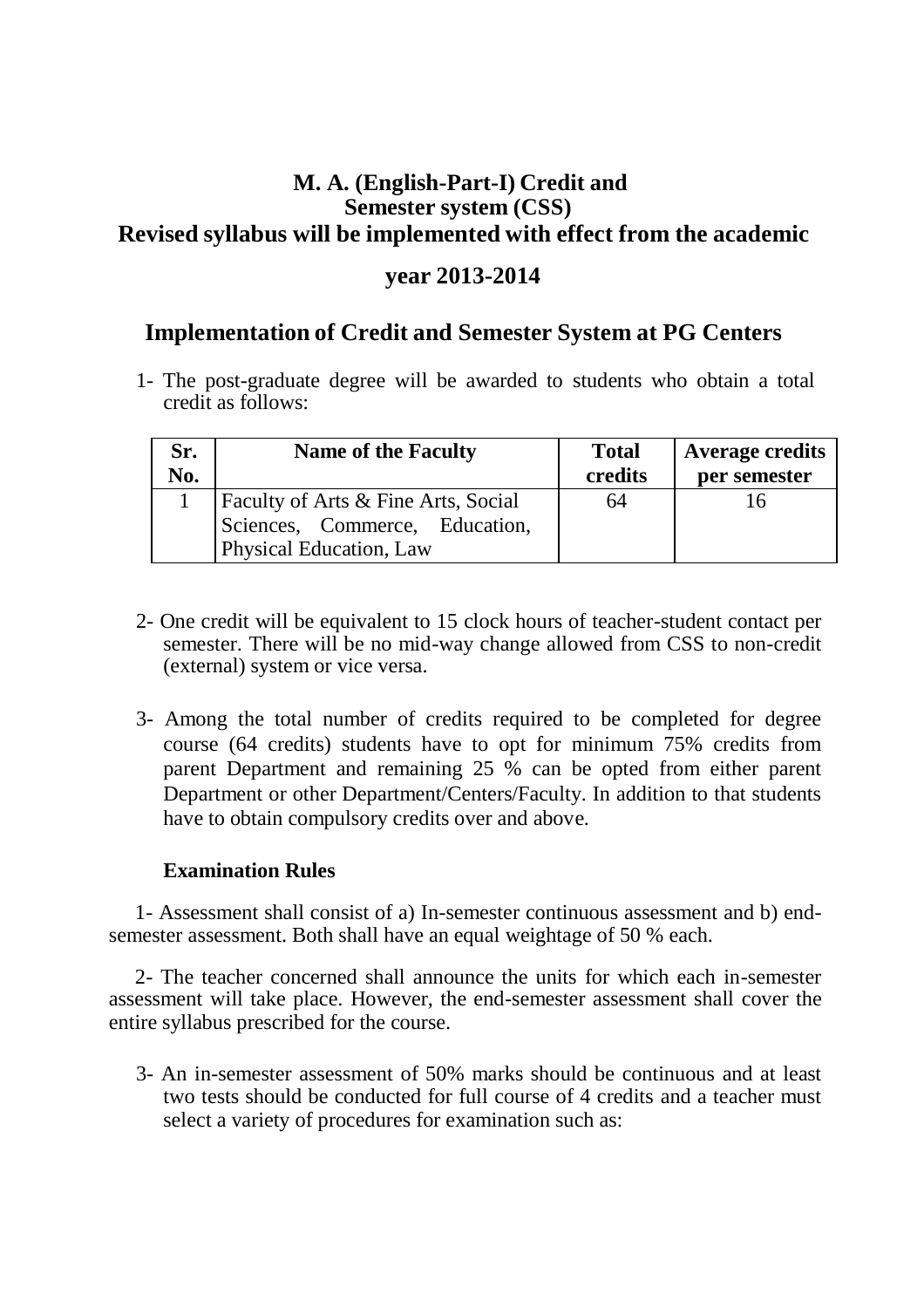- i. Written Test and/or Mid Term Test (not more than one or two for each course)
- ii. Term Paper;
- iii. Journal/Lecture/Library notes;
- iv. Seminar presentation;
- v. Short Quizzes;
- vi. Assignments;
- vii. Extension Work;
- viii. An Open Book Test (with the concerned teacher deciding what books are to be allowed for this purpose)

or

ix. Mini Research Project by individual student or group of students

The concerned teacher in consultation with the Head of the PG Department shall decide the nature of questions for the Unit Test.

- 4- Semester end examination for remaining 50% marks will be conducted by the UoP.
- 5- The student has to obtain 40 % marks in the combined examination of In Semester assessment and Semester-End assessment with a minimum passing of 30 % in both these separately.
- 6- To pass the degree course, a student shall have to get minimum aggregate 40% marks (E and above on grade point scale) in each course.
- 7- If a student misses an internal assessment examination he/she will have a second chance with the permission of the Principal in consultation with the concerned teacher. Such a second chance shall not be the right of the student.
- 8- Internal marks will not change. A student cannot repeat Internal Assessment. In case she/he wants to repeat internal assessment she/he can do so only by registering for the said courses during the  $5<sup>th</sup>$  / 6th semester and onwards up to  $8^{\text{th}}$  semester.
- 9- Students who have failed semester-end exam may reappear for the semesterend examination only twice in subsequent period. The student will be finally declared as failed if she\he does not pass in all credits within a total period of four years. After that, such students will have to seek fresh admission as per the admission rules prevailing at that time.
- 10- A student cannot register for the third semester, if she/he fails to complete 50% credits of the total credits expected to be ordinarily completed within two semesters.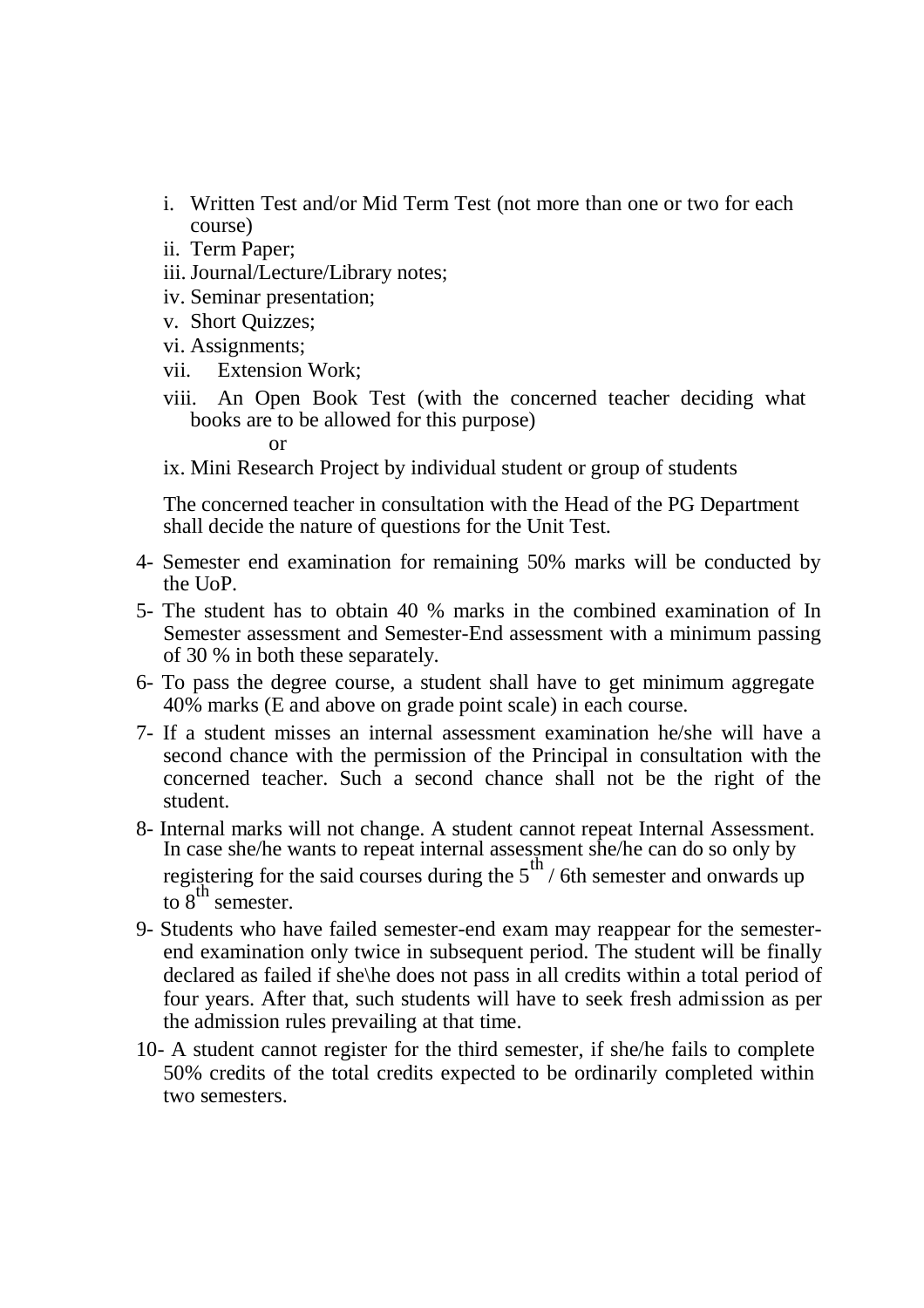- 11- There shall be Revaluation of the answer scripts of Semester-End examination but not of internal assessment papers as per Ordinance no.134 A & B.
- 12- While marks will be given for all examinations, they will be converted into grades. The semester end grade sheets will have only grades and final grade sheets and transcripts shall have grade points average and total percentage of marks (up to two decimal points). The final grade sheet will also indicate the PG Center to which the candidate belongs.

#### **Assessment and Grade point average**

1- **The system of evaluation will be as follows**: Each assignment/test will be evaluated in terms of grades. The grades for separate assignments and the final (semester-end) examination will be added together and then converted into a grade and later a grade point average. Results will be declared for each semester and the final examination will give total grades and grade point average.

| <b>Marks</b> | Grade           | <b>Grade Point</b> |
|--------------|-----------------|--------------------|
| 100 to 75    | O: Outstanding  | 06                 |
| 74 to 65     | A: Very Good    | 0 <sub>5</sub>     |
| 64 to 55     | B: Good         | 04                 |
| 54 to 50     | C: Average      | 03                 |
| 49 to 45     | D: Satisfactory | 02                 |
| 44 to 40     | E: Pass         | $\Omega$           |
| $39$ to $0$  | F: Fail         |                    |

2- Marks/Grade/Grade Point

3- Final Grade Points:

| <b>Grade Points</b> | Grade            |
|---------------------|------------------|
| $05.00 - 6.00$      | $\left( \right)$ |
| 04.50-04.99         | $\mathsf{A}$     |
| 03.50-04.49         | B                |
| 02.50-03.49         | $\mathsf{C}$     |
| 01.50-02.49         | D                |
| 00.50-01.49         | E                |
| 00.00-00.49         | F                |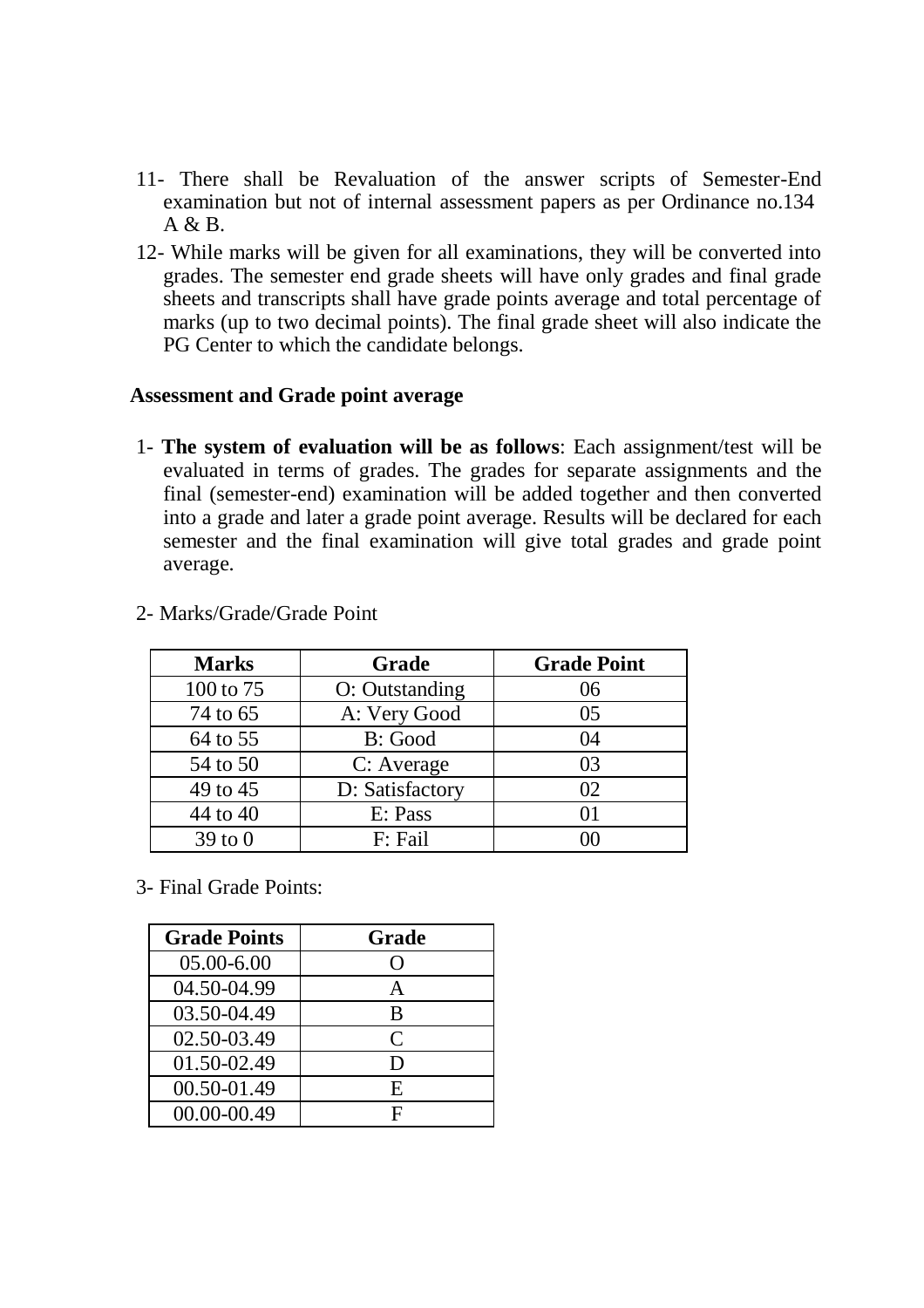## **M. A. (English) Part -I (w.e.f. June 2013-14)**

### **(Credit and Semester system-CSS)**

### **Rationale for studying/teaching literature**

- The rationale for studying Literature in English is primarily that it reinforces the guiding principles for education reform outlined in the UGC guidelines
- The Literature component in English Curriculum provides learners with learning experiences to appreciate and enjoy literature, encourage selfexpression and creativity, enhance their critical and analytical skills, improve their competence in the use of English, develop their cultural understanding as well as positive values and attitudes conducive to lifelong learning, and prepare them for further study or work.
- The aims of studying/teaching the Literature component in English curriculum are to enable learners to appreciate and enjoy a wide range of literary or creative texts and other related cultural forms.
- It helps learners to develop a humanistic outlook on life. Through a close interaction with literary or creative works which portray a diverse range of human thought, emotion and experience, learners gain knowledge and understanding of the nature of human existence and of the world and the society in which they live.
- The study of Literature in English has many practical aspects- it provides ample opportunities for learners to develop their creativity, sharpen their critical and analytical skills, and enhance their language proficiency.
- It broadens students' awareness of the culture of different places where English is used and enhances their appreciation and understanding of culturally diverse society.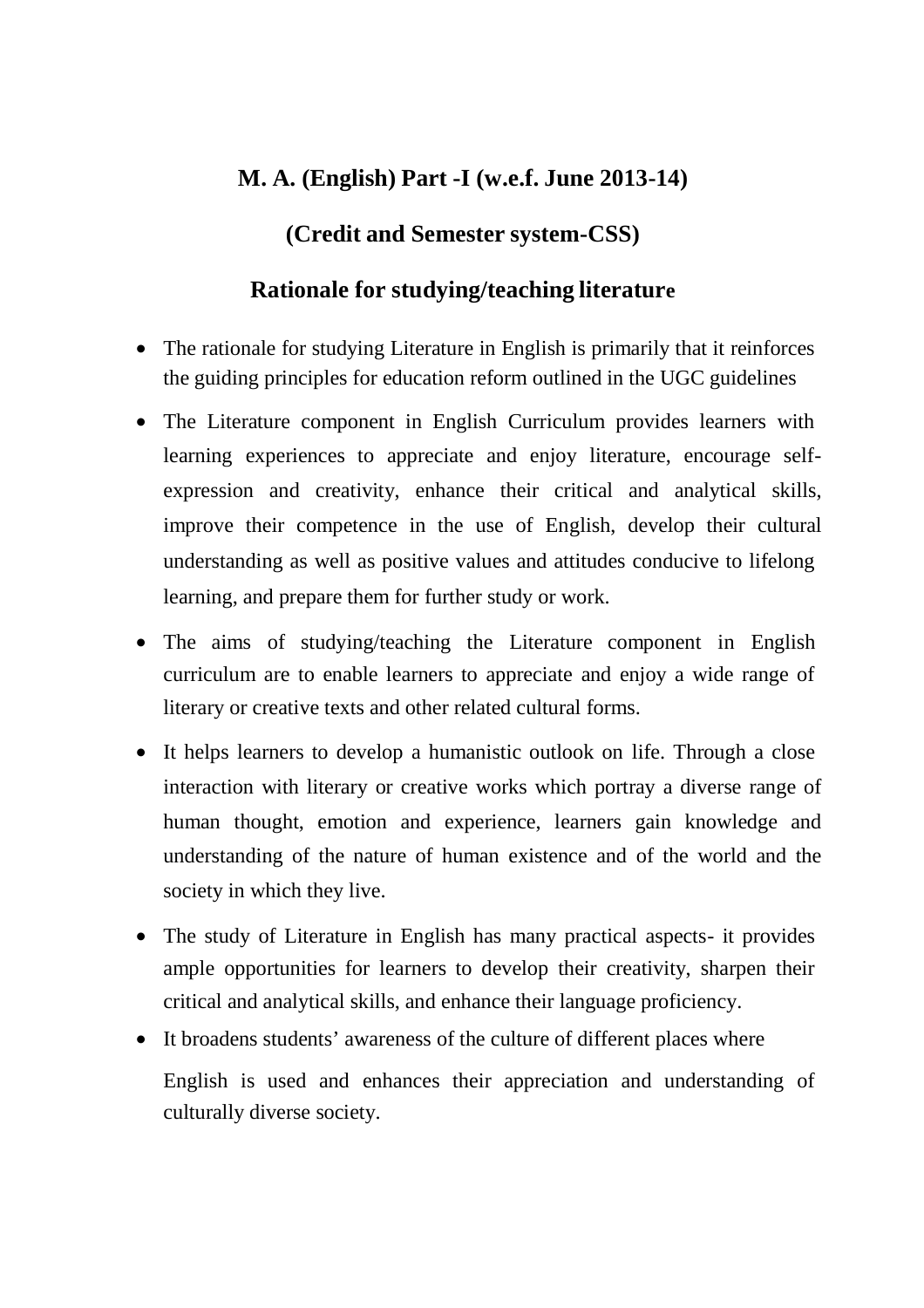• The intellectual, aesthetic and emotional qualities, which learners develop through studying Literature in English, prepare them for further study or work, particularly in areas such as publishing and the media, where creativity, critical thinking and intercultural understanding are highly valued.

# **Paper – 1.1: English Literature from 1550-1798**

### **(I) Objectives**

1) To introduce students to major movements and figures of English Literature through the study of selected literary texts

2) To create literary sensibility and emotional response to the literary texts and implant sense of appreciation of literary texts

3) To expose students to the artistic and innovative use of language employed by the writers

4) To instill values and develop human concern in students through exposure to literary texts

5) To enhance literary and linguistic competence of students

**(II) Allotment of Credits:** One credit is equal to 15 clock hours and every semester is allotted four credits (60 clock hours). This also includes the completion of the background survey of literary movements. The allotment is as below:

### **(III) Course Content**

### **SEMESTER ONE**-

**1) Unit I: Sidney, Spenser- 15 clock hours** (7 clock hours to poems by Sidney and 8 clock hours to poems by Spenser)

**2) Unit II: Herrick, Donne, Marvell-18 clock hours** (6 clock hours to poems by Herrick, Donne and Marvell)

**3) Unit III:** *The Spanish Tragedy***- 12 clock hours**

**4) Unit IV:** *King Lear***- 15 clock hours**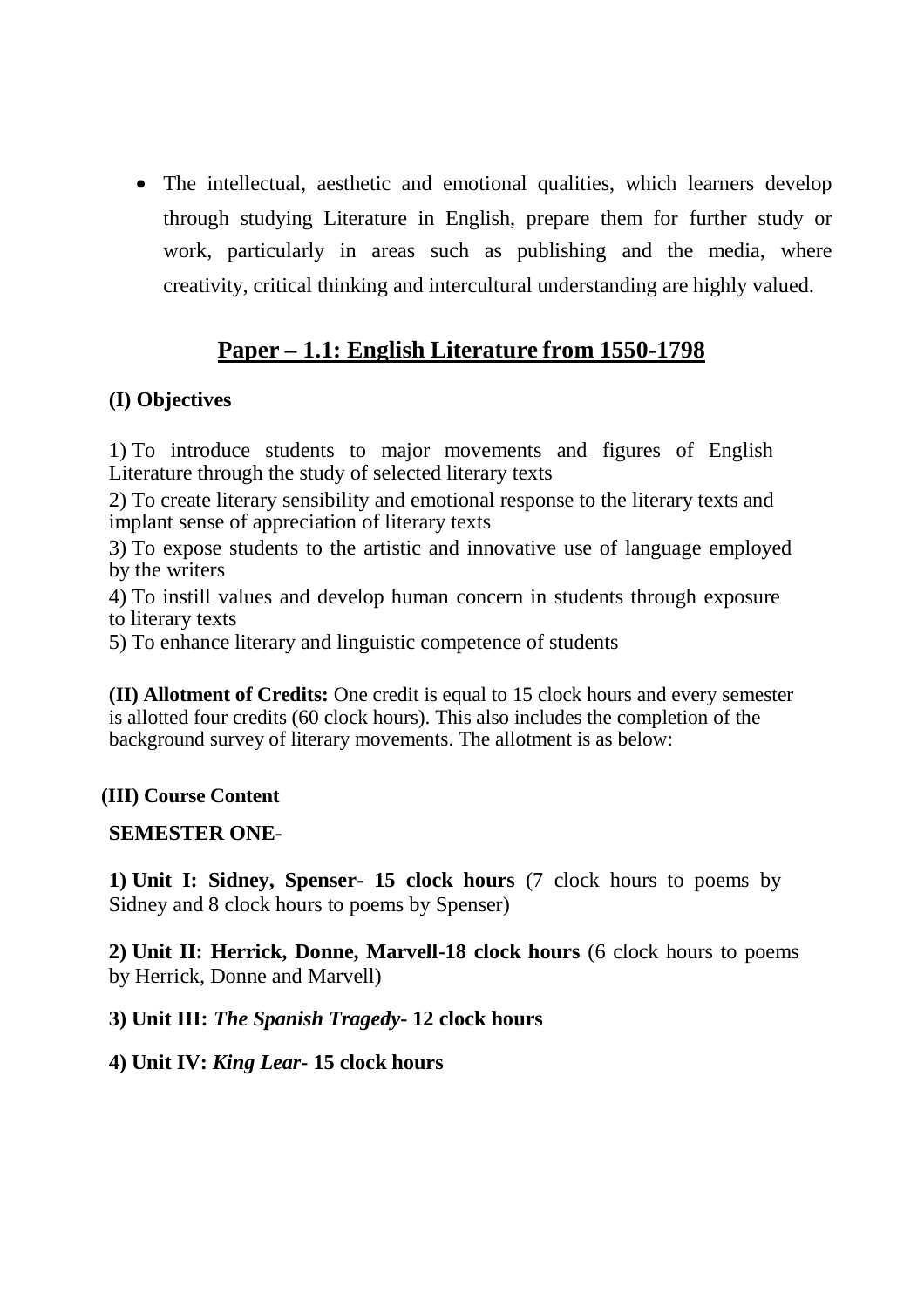### **Semester- I**

### **Units**

Teachers are expected to discuss literary background, movements, important writers and works in the beginning of their course teaching. There will be a separate question on literary background. The topics for this question will be like the rise of humanism, the rise of the sonnet sequence, revenge tragedy etc. These topics are suggested as examples only; teachers may discuss other relevant topics as well.

## **Unit I:**

**Sir Philip Sidney:** Following lyrics from *Astrophel and Stella-*

i) 'Loving in Truth…' ii) 'The Curious Wits…' iii) 'Stella since thou…'

**Edmund Spenser:** Following lyrics from *Amoretti* – i) 'In that proud port...' ii) 'What guile is this…" iii) 'The merry Cuckow…'

### **Unit II:**

**Robert Herrick**: i) Upon Julia's Clothes, ii) Delight in Disorder, iii) To Daffodils

**John Donne: i**) The Sunne Rising, **ii**) A Valediction Forbidding Mourning, **iii**) Canonization

**Andrew Marvell:** i) Definition of Love, ii) To His Coy Mistress **Thomas Kyd**: *The Spanish Tragedy*

**Unit IV:**

**William Shakespeare:** *King Lear*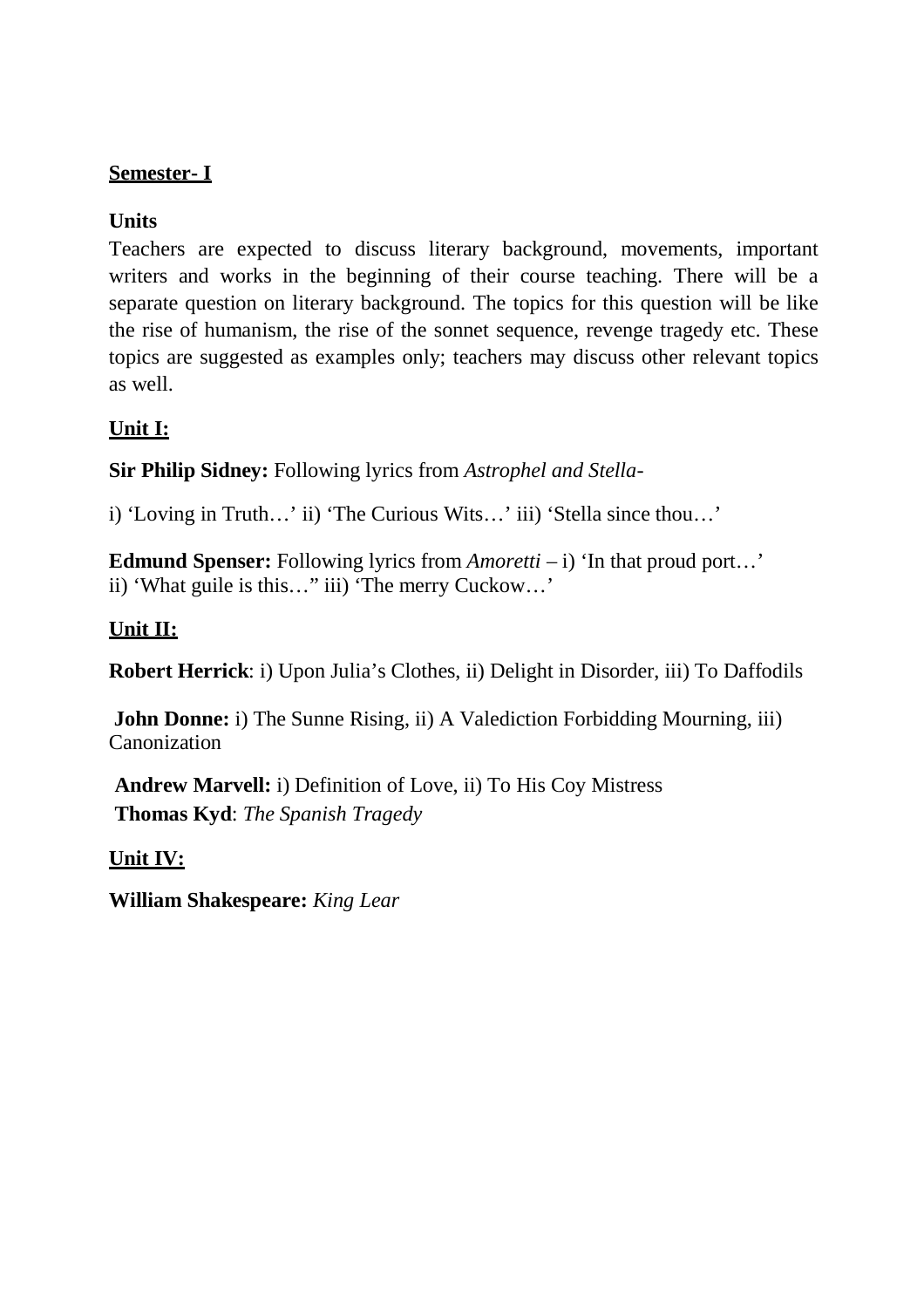# **Paper – 2.1: English Literature from 1550-1798**

## **Semester II**

**1) Unit I:** *Paradise Lost (Book IX)-* **10 clock hours**

**2) Unit II: Dryden, Goldsmith- 20 clock hours** (10 clock hours to Dryden's poem and 10 clock hours to Goldsmith's poem)

**3) Unit III:** *The Duchess of Malfi* **- 15 clock hours**

**4) Unit IV:** *Joseph Andrews* **- 15 clock hours**

**Unit I: John Milton**: *Paradise Lost (Book IX)*

**Unit II: John Dryden**: MacFlecknoe

**Oliver Goldsmith**: Deserted Village

**Unit III: John Webster:** *The Duchess of Malfi*

**Unit IV: Henry Fielding:** *Joseph Andrews* 

### **(IV) Suggestions for Teachers**

It is important that teachers introduce students to the socio-political and historical conditions of the prescribed period, the tendencies and trends dominant in the period, the stylistic features of the prescribed authors and the major characteristics of their works. Such information provides students with background and necessary contexts. Teachers can encourage students to read original texts prescribed, literary histories and critical works. Exercises into literary pieces, practical criticism and analytical discussions may be conducted in the classroom for effective understanding. Teachers can make use of ICT methods to create interest and promote literary sensibility in students.

### **(5) References:**

Standard and recognized editions of textbooks and reference books may be used as bibliography for the course contents.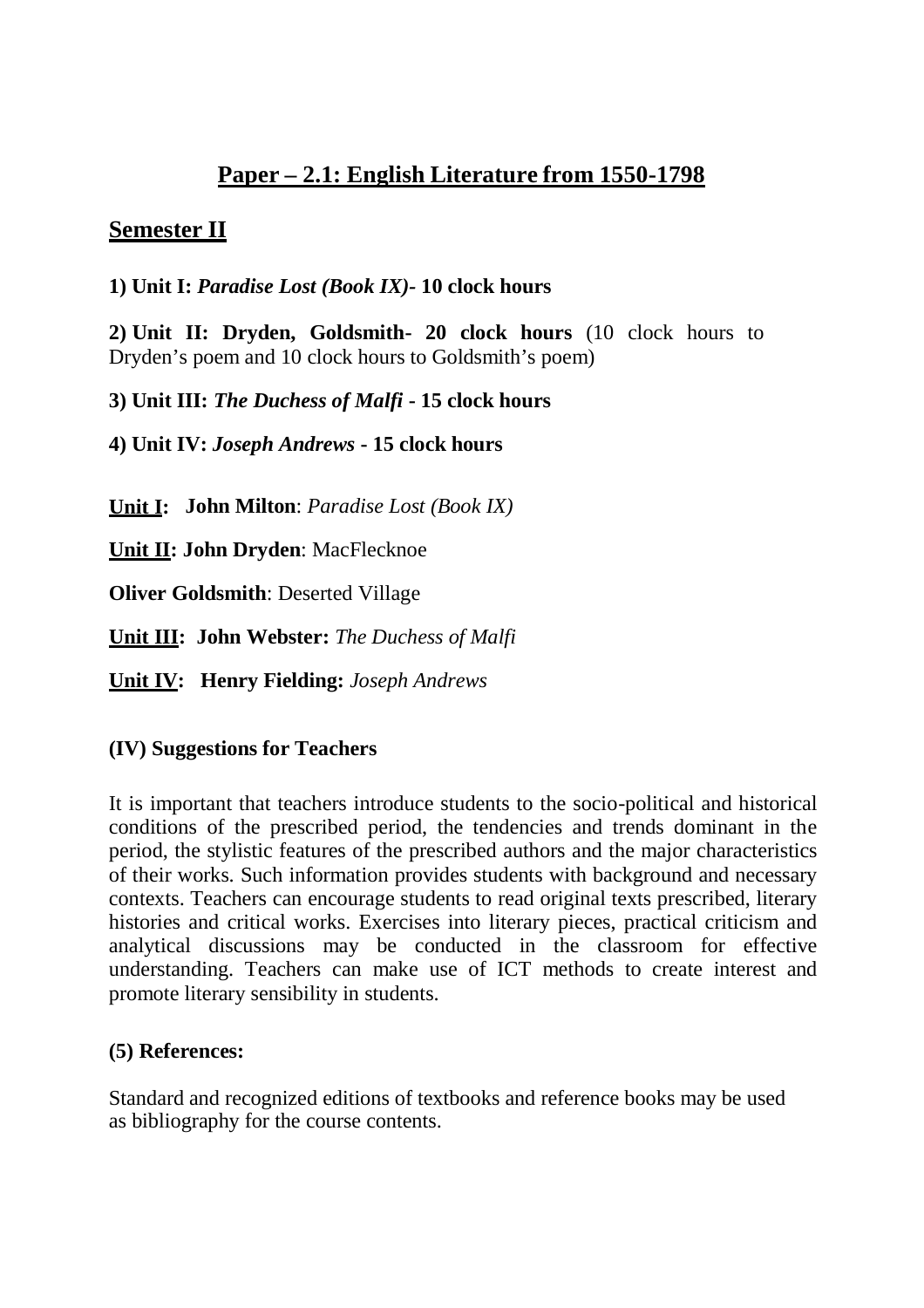#### **Semester I**

#### **Elizabethan and Metaphysical Poetry**

Bennett, Joan, *Five Metaphysical Poets,* (Cambridge: 1934)

Berger, Harry, Jr.(ed.) *Spenser: a collection of critical essays* (Englewood Cliffs,N.J. Princeton-Hall Inc. 1968)

Bullet, Gerald (ed.), *Silver Poets of the Sixteenth Century* (London:J.M.Dent and Sons Ltd; 1947)

Gardner, Helen (ed.), *Metaphysical Poetry* (Harmondsworth: Penguin, 1957)

Inglis, Fred, *The Elizabethan Poets* (London: Evans Brothers, 1969)

#### **Thomas Kyd**

Bowers, Fredson, *Elizabethan Revenge Tragedy* (Princeton,N.J. Princeton University Press, 1940)

Bradbrook, M.C. *Themes and Conventions of Elizabethan Tragedy* (Cambridge, 1935)

Heilman, Robert, *Tragedy and Melodrama: Versions of Experience* (London and Seattle, 1968)

Maus, Katherine,(ed.), *Four Revenge Tragedies* (Oxford, 1995)

#### **William Shakespeare**

Bradley, A.C. *Shakespearean Tragedy* (London: Macmillan and Company,1904, reprinted several times)

Granville-Barker, Harley, *Prefaces to Shakespeare*, first series,( London: Sidgwick and Jackson, 1927)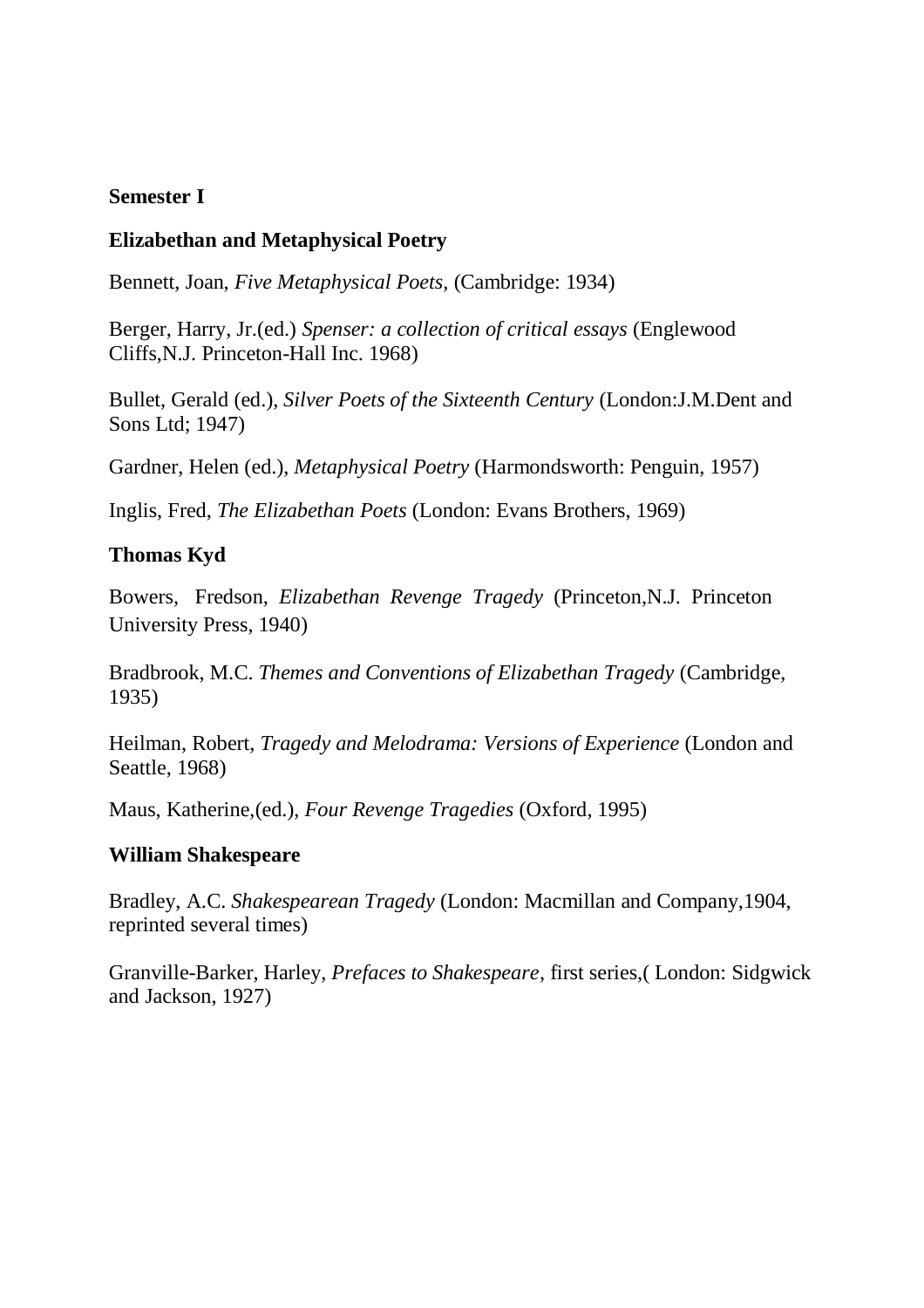Muir, Kenneth (ed.) *King Lear* (London: Methuen &Co. 1972).

Nagarajan, S. and Vishwanathan,(ed.) *Shakespeare in India* ( OUP,1987)

Webster, Margaret, *Shakespeare Without Tears* (Cleaveland and New York: The World Publishing Company, 1955)

#### **Semester II**

#### **John Milton**

Campbell, Gordon and Corns, Thomas. *John Milton: Life, Work, and Thought*. Oxford: Oxford University Press, 2008.

Hunter, William Bridges. *A Milton Encyclopedia*. Lewisburg: Bucknell University Press, 1980.

Johnson, Samuel. *Lives of the Most Eminent English Poets*. London: Dove, 1826.

Wilson, A. N. *The Life of John Milton*. Oxford: Oxford University Press, 1983.

#### **John Dryden**

Hopkins, David, *John Dryden*, ed. by Isobel Armstrong, (Tavistock: Northcote House Publishers, 2004)

Hopkins David (ed.) *John Dryden Selected Poems*. (London: Everyman Paperbacks, 1998)

Marriott, David (ed.) *The Works of John Dryden*. (Hertfordshire: Wordsworth Editions, 1995)

Winn, James Anderson. *John Dryden and His World* New Haven: Yale UP, 1987

#### **John Webster**

Rene Weis, (ed) *John Webster: The Duchess of Malfi and Other Plays.* (Oxford World's Classics, 1996)

Forker Charles R. *Skull beneath the Skin: The Achievement of John Webster.*

Carbondale, IL, Southern Illinois University Press, 1986.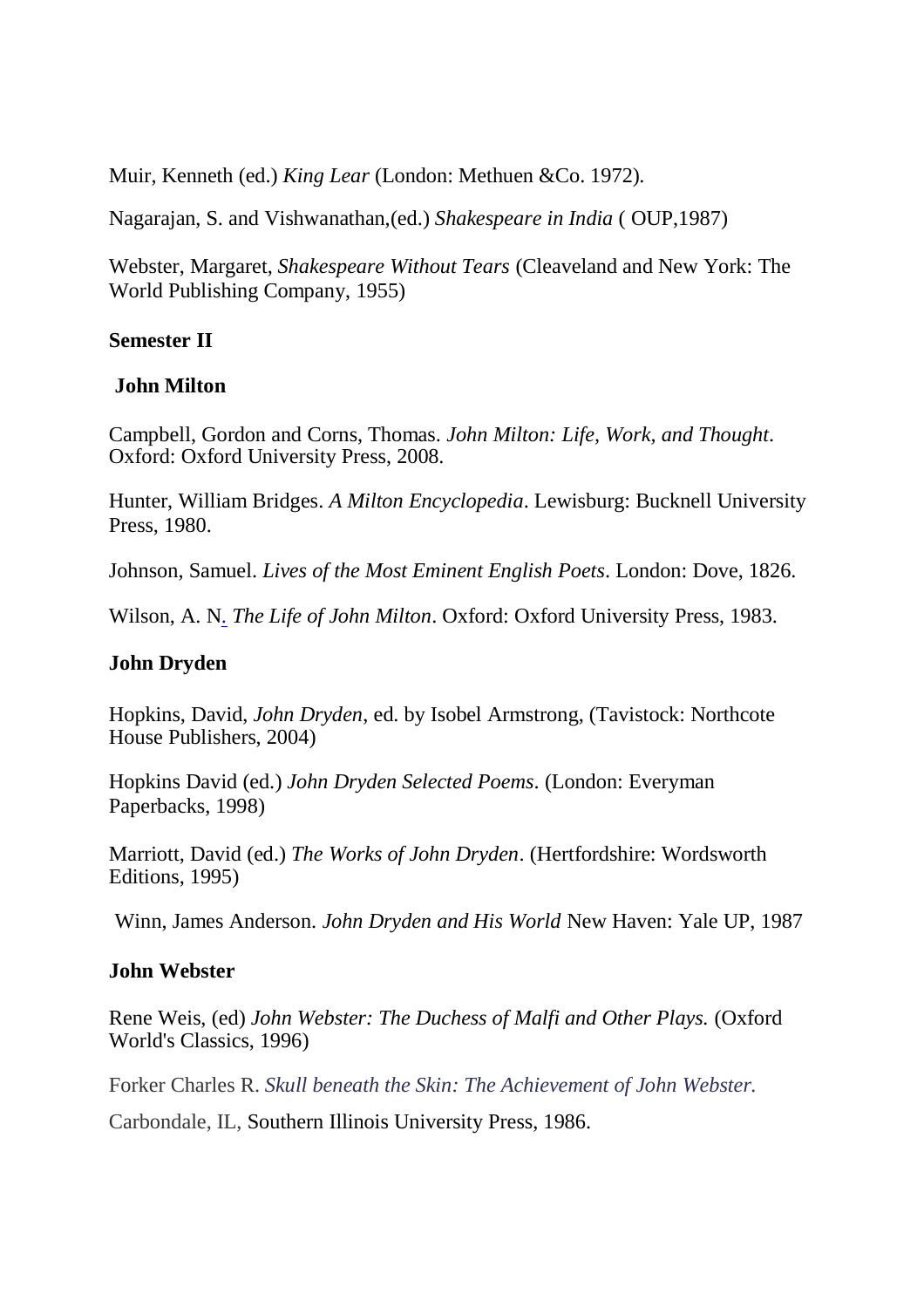### **Henry Fielding**

Battestin Martin C. *A Henry Fielding Companion*, Westport, Conn.: Greenwood Publishing, 2000.

Battestin Martin C. *Henry Fielding: A Life.* Routledge, 1989.

### **Oliver Goldsmith**

Austin Dobson, Henry (Editor) *The Complete Poetical Works of Oliver Goldsmith*

Rousseau, George (1974), *Goldsmith: The Critical Heritage* (London: Routledge and Kegan Paul, 1974)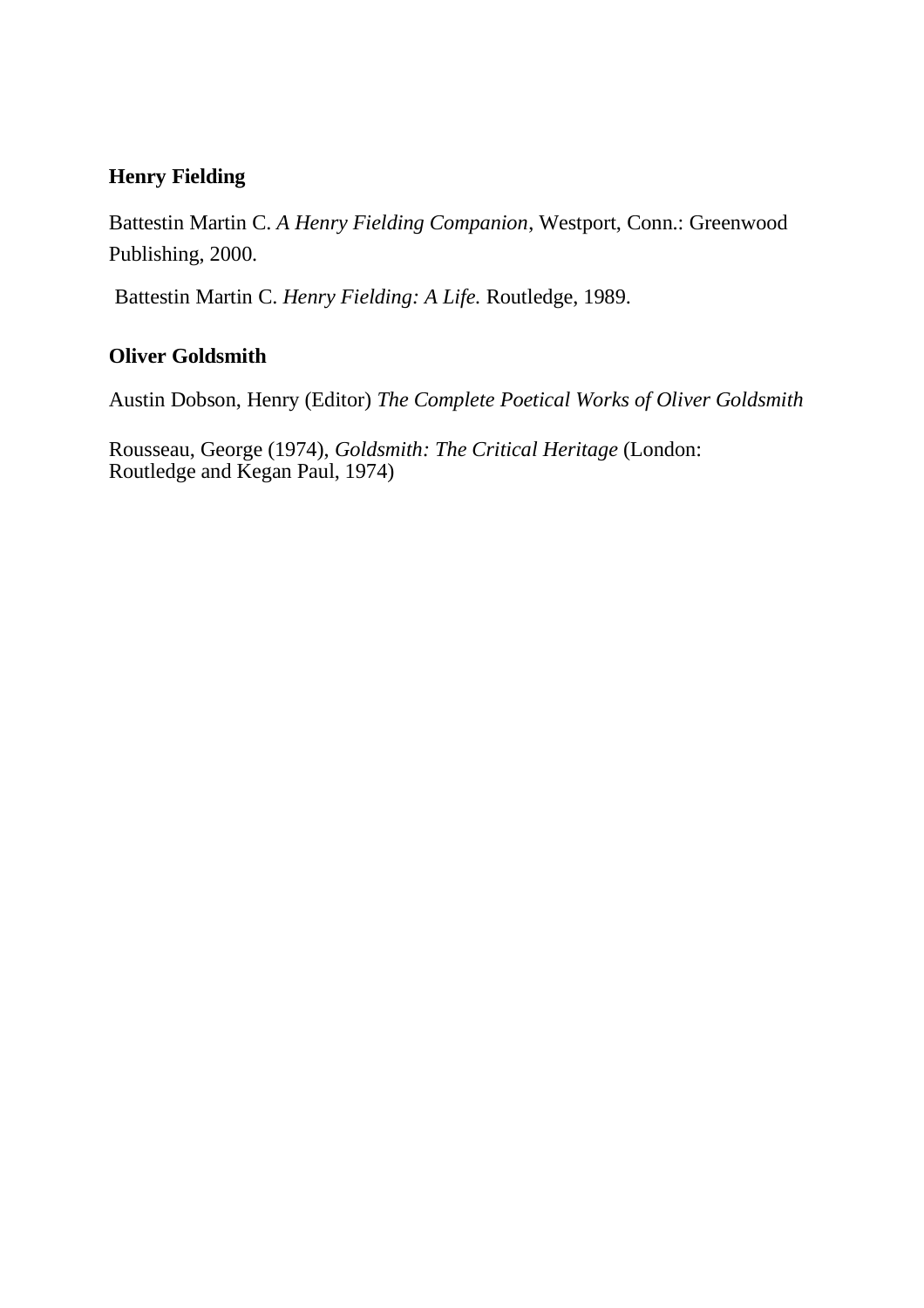# **Paper – 1.2: English Literature from 1798-2000**

### **(I) Objectives**

1. To introduce students to major movements and figures of English Literature through study of selected literary texts

2. To create literary sensibility for appreciation in students and expose them to artistic and innovative use of language by writers and to various worldviews

3. To instill values and develop human concern in students through exposure to literary texts

4. To enhance literary and linguistic competence of students

**(II)Allotment of Credits:** One credit is equal to 15 clock hours and every semester is allotted four credits (60 clock hours). This also includes the completion of the background survey of literary movements. The allotment is as below:

## **(III) Course Content**

#### **SEMESTER-I**

**Unit I: Coleridge, Wordsworth-18 clock hours** (9 clock hours to poems by

Coleridge and 9 clock hours to poems by Wordsworth)

**Unit II: Shelley, Keats-18 clock hours (9 clock hours to poems by Shelley** 

9 clock hours to poems by Keats)

**Unit III:** *Emma-***12 clock hours**

**Unit IV:** *A Tale of two Cities***-12 clock hours** 

### **Semester- I**

#### **Units**

Teachers are expected to discuss literary background, movements, important writers and works in the beginning of their course teaching. There will be a separate question on literary background. The topics for this question will be like the salient features of romanticism, conflict between science and religion in Victorian times, characteristics of modern poetry, stream of consciousness novels, absurd theatre etc. These topics are suggested as examples only; teachers may discuss other relevant topics as well.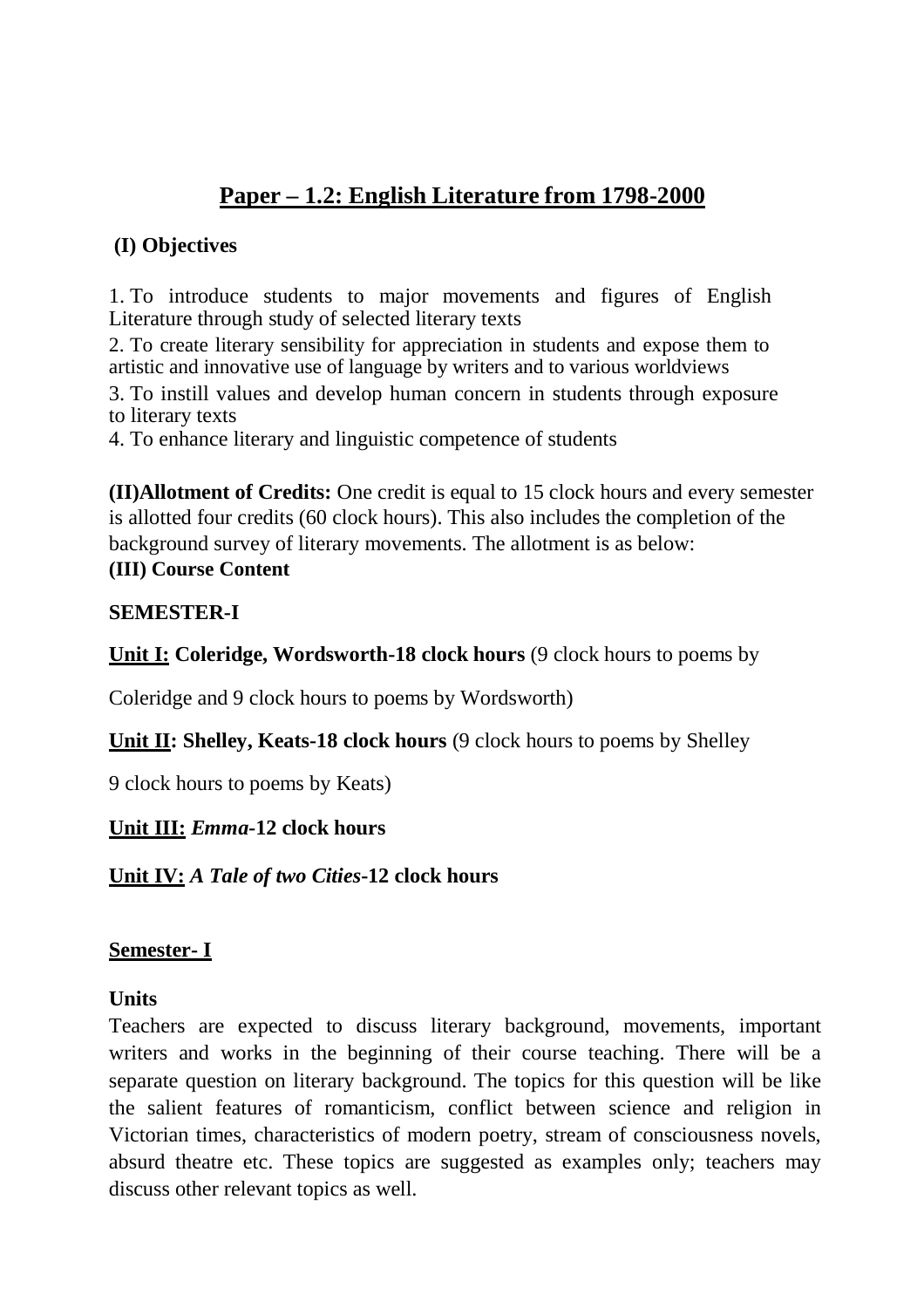### **Unit I:**

**S. T. Coleridge:** i) Dejection: An Ode, ii) Frost at Midnight

**William Wordsworth:** i) Lucy Poems, ii) The Skylark

#### **Unit II:**

**P. B Shelley**: i) To a Lady with Guitar, ii) The word is too profaned iii) Ozymandias

**John Keats:** *i*) On First Looking into Chapman's Homer, *ii*) Ode to Nightingale, iii) Ode to Psyche

### **Unit III:**

**Jane Austen**: *Emma*

### **Unit IV:**

**Charles Dickens:** *A Tale of Two Cities*

## **Paper – 2.2: English Literature from 1798-2000**

### **Semester-II**

**Unit I: Tennyson, Browning, Arnold- 15 clock hours** (5 clock hours to poems by Tennyson, Browning, Arnold)

**Unit II: Eliot, Yeats, Thomas, Heaney: 20 clock hours** (5 clock hours to poems by Eliot, Yeats, Thomas, Heaney)

**Unit III:** *Lord of the Flies***: 12 clock hours**

**Unit IV:** *Waiting for Godot***: 13 clock hours**

### **Unit I:**

**Alfred Lord Tennyson:** i) I held it truth with him, ii) I sometimes hold it half a sin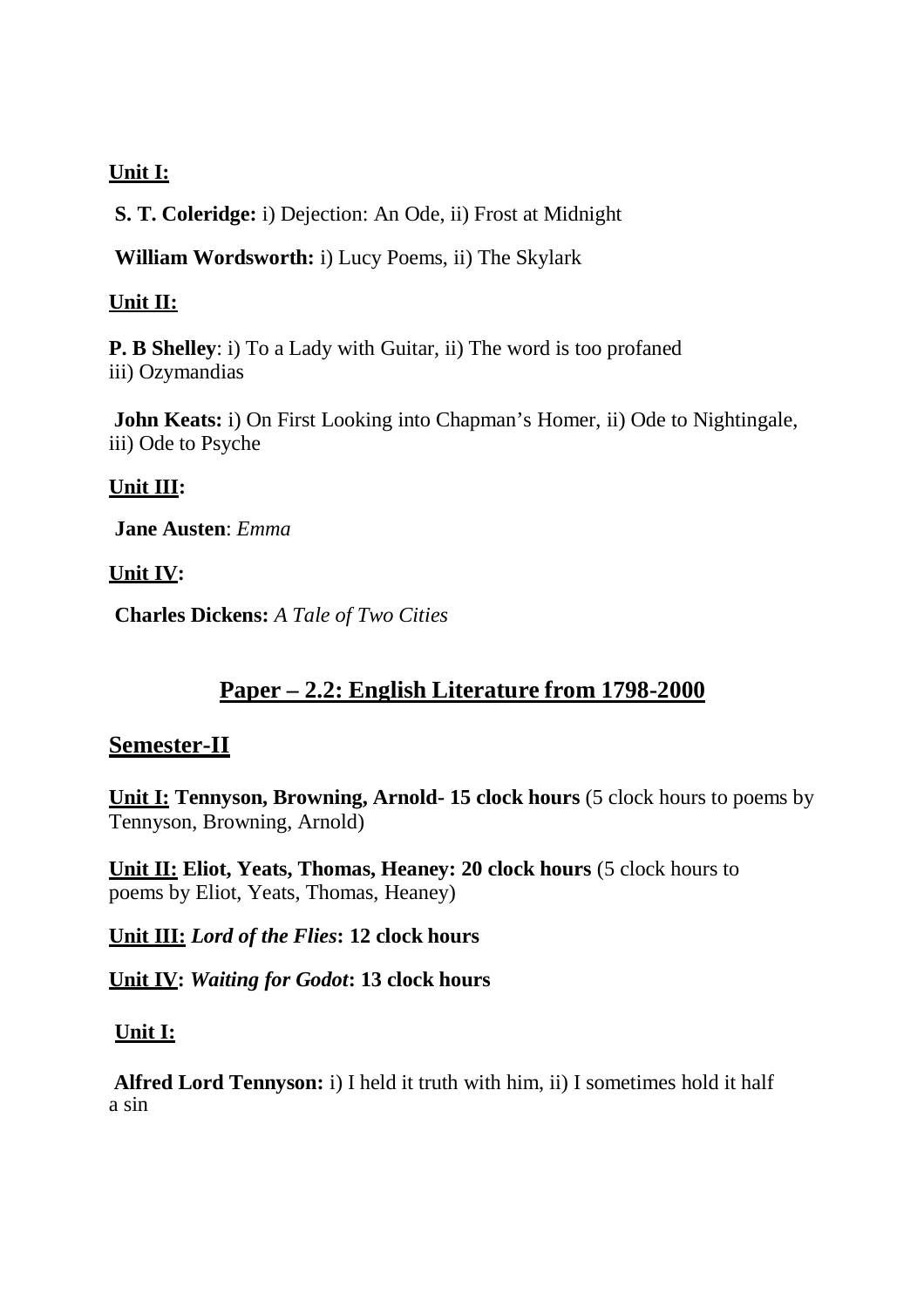**Robert Browning**: Childe Roland to the Dark Tower Came **Matthew Arnold:** Dover Beach

### **Unit II:**

**T. S. Eliot**: The Waste Land (Section I & II- The Burial of the Dead & A Game of Chess) **W. B. Yeats:** i) Sailing to Byzantium, ii) Among Schoolchildren **Dylan Thomas**: Fern Hill **Seamus Heaney**: i)Bogland, ii) The Tollund Man

### **Unit III:**

**William Golding:** *Lord of the Flies*

**Unit IV: Samuel Beckett**: *Waiting for Godot*

### **(IV) Suggestions for Teachers**

It is important that teachers introduce students to the socio-political and historical conditions of the prescribed period, the tendencies and trends dominant in the period, the stylistic features of the prescribed authors and the major characteristics of their works. Such information provides students with background and necessary contexts. Teachers can encourage students to read original texts prescribed, literary histories and critical works. Exercises into literary pieces, practical criticism and analytical discussions may be conducted in the classroom for effective understanding. Teachers can make use of ICT methods to create interest and promote literary sensibility in students.

### **(V)References:**

#### **Semester I**

### **S T Coleridge**

Barth, J. Robert. *The Symbolic Imagination* (New York: Fordham, 2001).

Beer, John B. *Coleridge the Visionary* (London: Chatto and Windus, 1970).

Engell, James. *The Creative Imagination* (Cambridge: Harvard, 1981)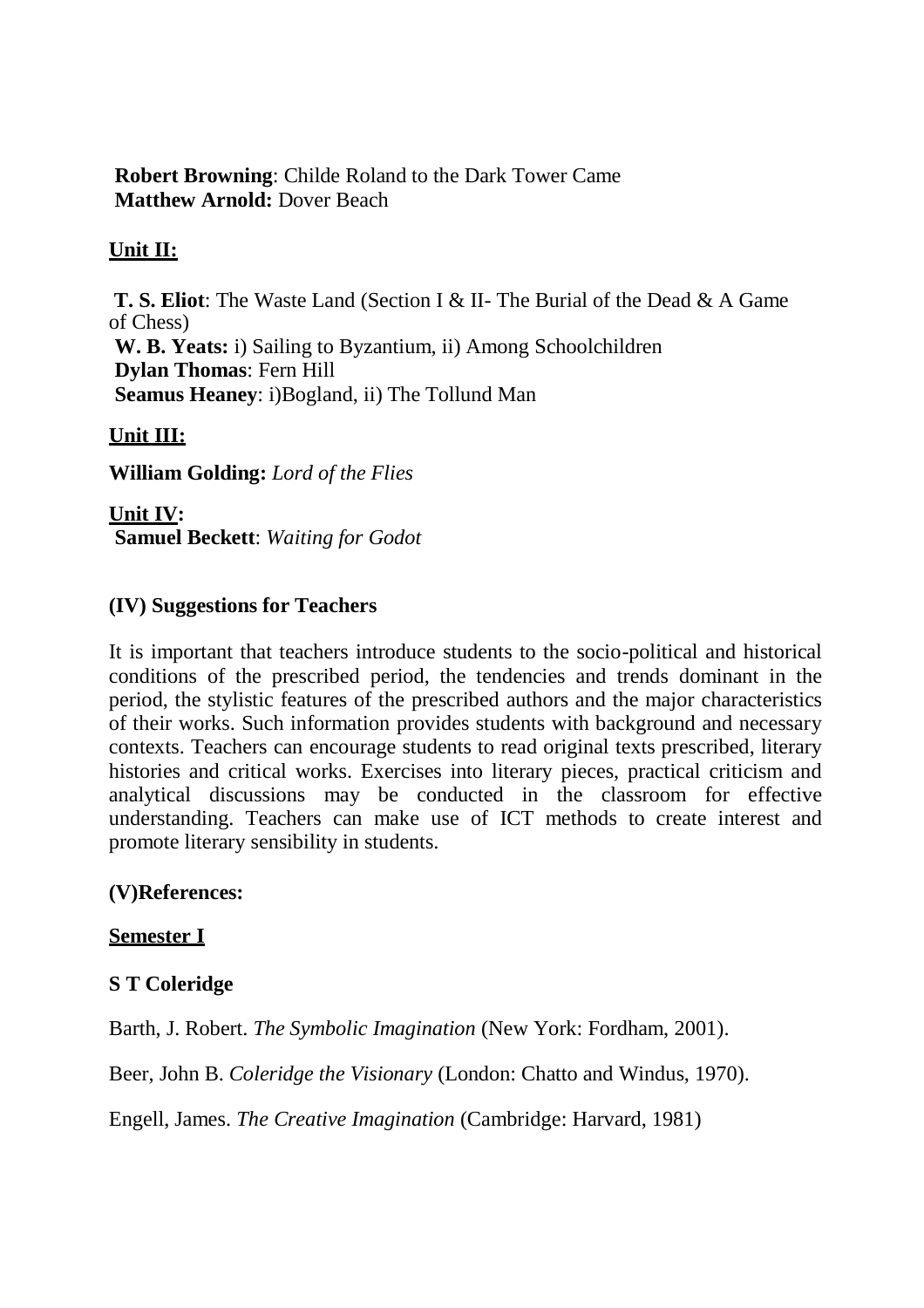Holmes, Richard (1982). *Coleridge*. Oxford University Press.

Vallins, David. *Coleridge and the Psychology of Romanticism: Feeling and Thought* (London: Macmillan, 2000).

#### **William Wordsworth**

Stephen Gill, *William Wordsworth: A Life*, Oxford University Press, 1989

Emma Mason, *The Cambridge Introduction to William Wordsworth* (Cambridge University Press, 2010)

### **P B Shelley**

Altick, Richard D., *The English Common Reader*. Ohio: Ohio State University Press, 1998.

Holmes, Richard. *Shelley: The Pursuit.* New York: E. P. Dutton, 1975.

Hay, Daisy. *Young Romantics: the Shelleys, Byron, and Other Tangled Lives*, Bloomsbury, 2010.

### **John Keats**

Colvin, Sidney (1917). *John Keats: His Life and Poetry, His Friends Critics and After-Fame*.

London: Macmillan.

Gittings, Robert (1968). *John Keats*. London: Heinemann.

Hirsch, Edward (Ed.) (2001). *Complete Poems and Selected Letters of John Keats*. Random House Publishing.

O'Neill, Michael & Mahoney Charles (Eds.) (2007). *Romantic Poetry: An Annotated Anthology*. Blackwell.

Vendler, Helen (1983). *The Odes of John Keats*. Belknap Press

#### **Jane Austen**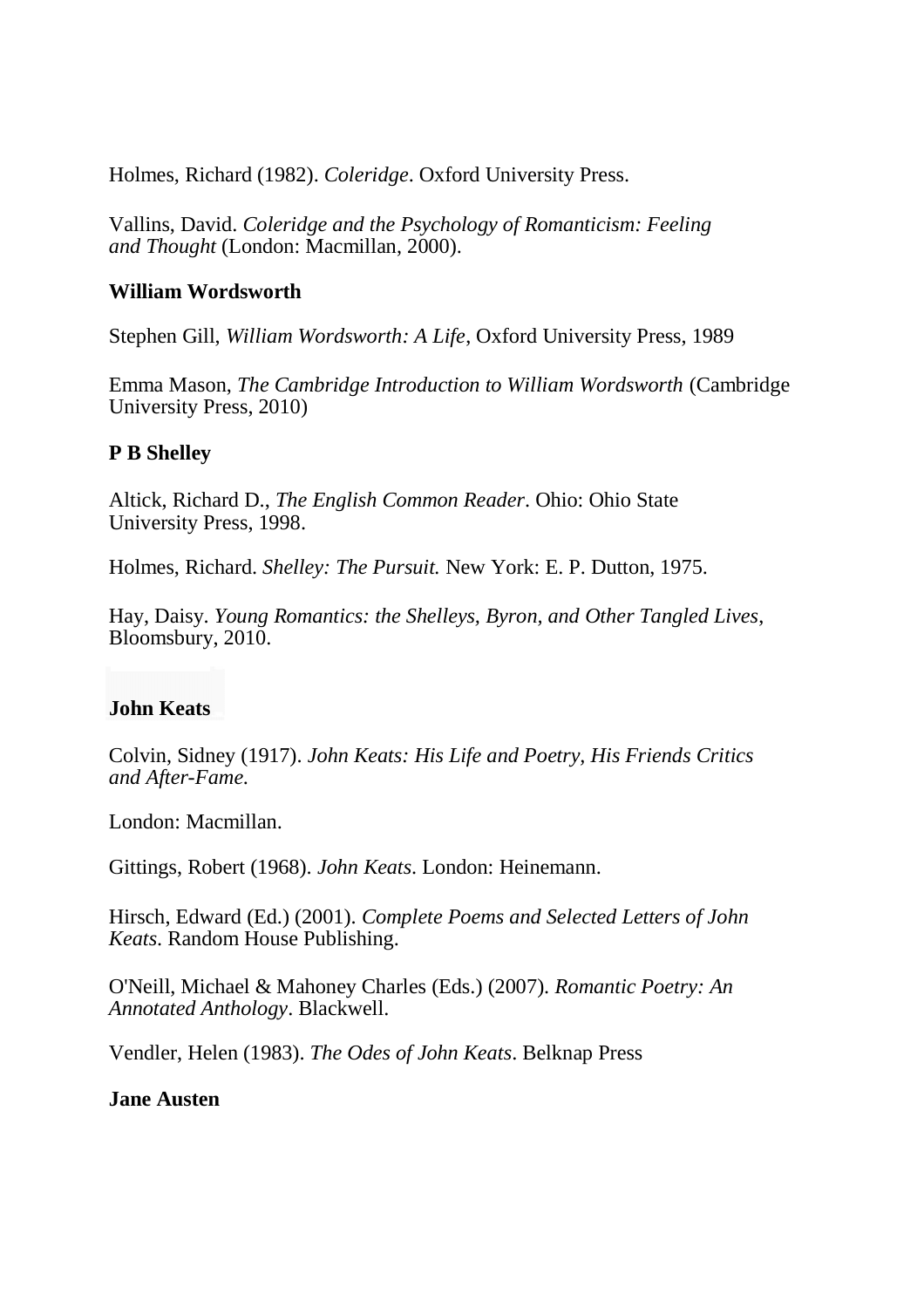Galperin, William. *The Historical Austen*. Philadelphia: University of Pennsylvania Press, 2003

Kirkham, Margaret. *Jane Austen, Feminism and Fiction*. Brighton: Harvester, 1983.

Lascelles, Mary. *Jane Austen and Her Art*. Original publication 1939. Oxford: Oxford University Press, 1966.

Page, Norman. *The Language of Jane Austen*. Oxford: Blackwell, 1972.

Todd, Janet. *The Cambridge Introduction to Jane Austen*. Cambridge: Cambridge University Press, 2006.

#### **Charles Dickens**

Ackroyd, Peter (1990). *Dickens*. London: Sinclar-Stevenson.

Davis, Paul (1998). *Charles Dickens A to Z*. Facts on File, Inc.

Johnson, E.D.H. (1969). *Charles Dickens: An Introduction to His Novels*. Random House Studies in Language and Literature. Random House

### **Semester II**

### **Alfred Lord Tennyson**

Culler A. Dwilight (1977). *The Poetry of Tennyson*. New Haven & London: Yale Univ. Press.

Pitt Valerie (1962). *Tennyson Laureate*. London: Barrie & Rockliff.

Turner Paul (1976). *Tennyson*. Boston & London: Routledge & Kegan Paul.

### **Robert Browning**

Drew, Philip. *The poetry of Robert Browning: A critical introduction.* (Methuen, 1970)

Hudson, Gertrude Reese. *Robert Browning's Literary Life from First Work to Masterpiece.* (Texas, 1992)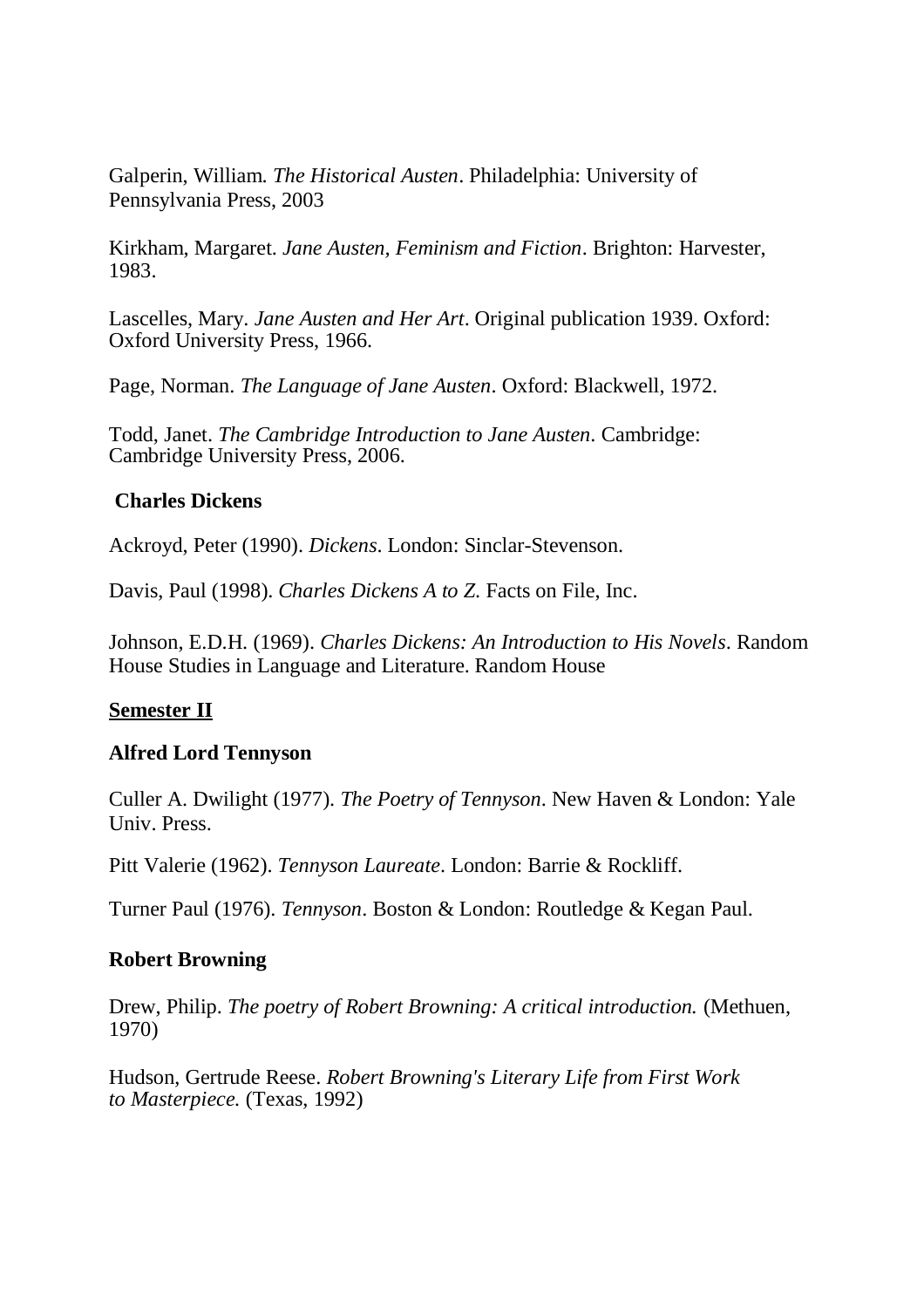Litzinger, Boyd and Smalley, Donald (eds.) *Robert Browning: the Critical Heritage*. (Routledge, 1995)

#### **Matthew Arnold**

Kenneth Allott (ed.). *The Poems of Matthew Arnold* (London and New York: Longman Norton, 1965)

Renzo D'Agnillo. *The Poetry of Matthew Arnold* (Rome: Aracne, 2005)

Professors Chauncey Brewster Tinker and Howard Foster Lowry. *The Poetry of Matthew Arnold: A Commentary* (New York: Oxford University Press, 1940)

### **T. S. Eliot**

Madge V. M. *The Knight and the Saint: A Study of T. S. Eliot's Development*. Jaipur: Book Enclave, 2004.

Kenner, Hugh. *The Invisible Poet: T. S. Eliot*. (1969)

Maxwell, D. E. S. *The Poetry of T. S. Eliot*, Routledge and Keagan Paul. (1960).

North, Michael (ed.) *The Waste Land (Norton Critical Editions)*. New York: W.W. Norton, 2000.

Raine, Craig. *T. S. Eliot*. Oxford University Press (2006)

### **W. B. Yeats**

Jeffares, A Norman (1968). *A Commentary on the Collected Poems of W. B. Yeats*. Stanford University Press

Pritchard, William H. (1972). *W. B. Yeats: A Critical Anthology*. Penguin.

Vendler, Helen (2004). *Poets Thinking: Pope, Whitman, Dickinson, Yeats*. Harvard University Press.

### **Dylan Thomas**

Bold, Norman (1976). *Cambridge Book of English Verse, 1939–1975*. Cambridge University Press.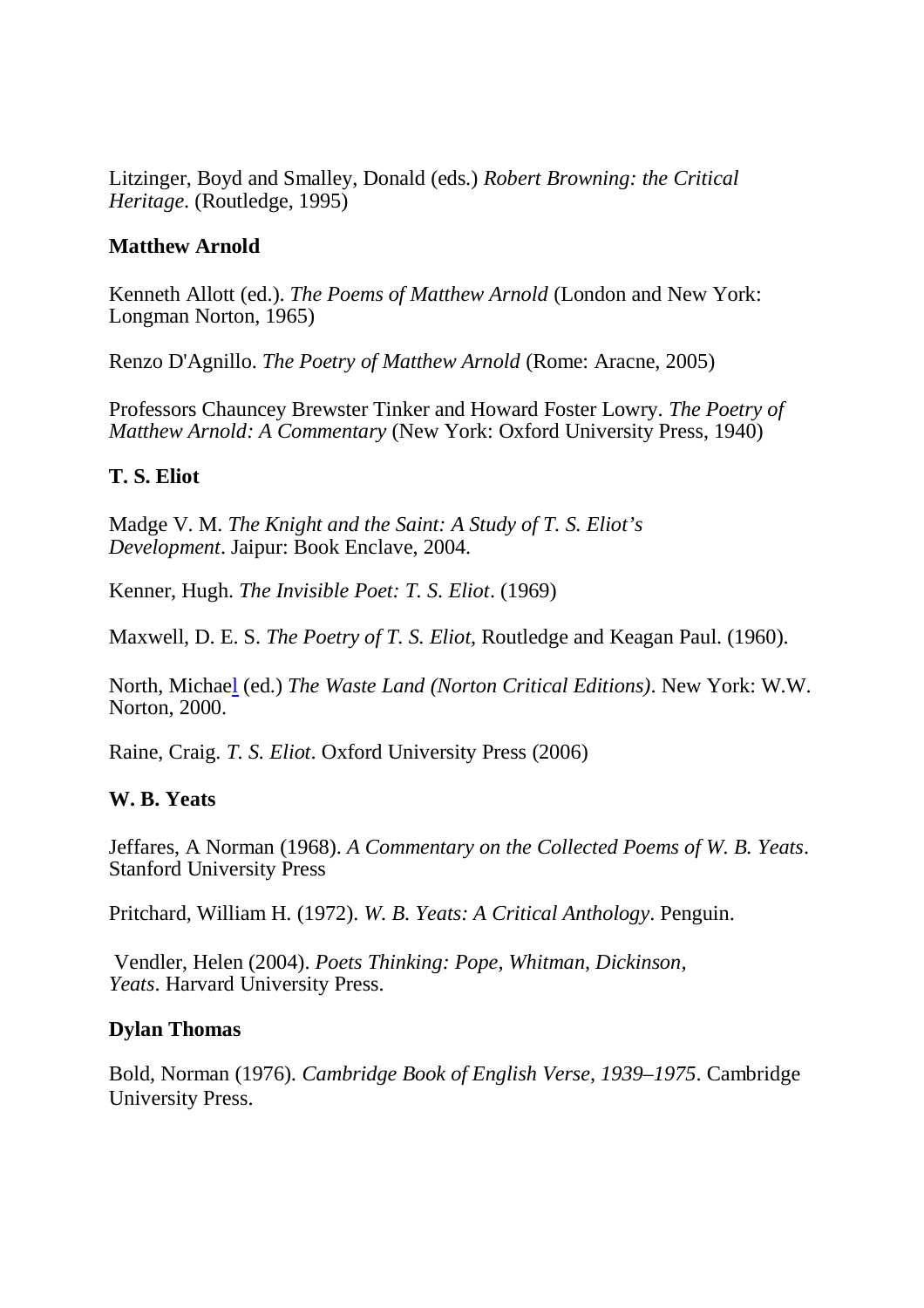Ferris, Paul (1989). *Dylan Thomas, A Biography*. New York: Paragon House.

Charles B. Cox (editor), *Dylan Thomas: a Collection of Critical Essays*, 1966

#### **William Golding**

Carey, John (2009). *William Golding: The Man Who Wrote Lord of the Flies*. New York: Simon & Schuster.

L. L. Dickson. *The Modern Allegories of William Golding* (University of South Florida Press, 1990).

#### **Samuel Beckett**

Ackerley, C. J. and S. E. Gontarski, ed. (2004). *The Grove Companion to Samuel Beckett.* New York: Grove Press

Casanova, Pascale (2007). *Beckett. Anatomy of a Literary Revolution*. Introduction by Terry Eagleton. Londres / New York : Verso Books

Cronin, Anthony (1997). *Samuel Beckett: The Last Modernist*. New York: Da Capo Press

Esslin, Martin (1969). *The Theatre of the Absurd.* Garden City, NY: Anchor

Books Fletcher, John (2006). *About Beckett*. Faber and Faber, Lon**don**

#### **Seamus Heaney**

Corcoran, Neil. *The Poetry of Seamus Heaney: A Critical Study, 1998.*

Elmer Andrews (ed.) *The Poetry of Seamus Heaney*, 1993.

Garratt, Robert F. (ed.) *Critical essays on Seamus Heaney, 1995.*

Parker, Michael. S*eamus Heaney: The Making of the Poet, 1993.*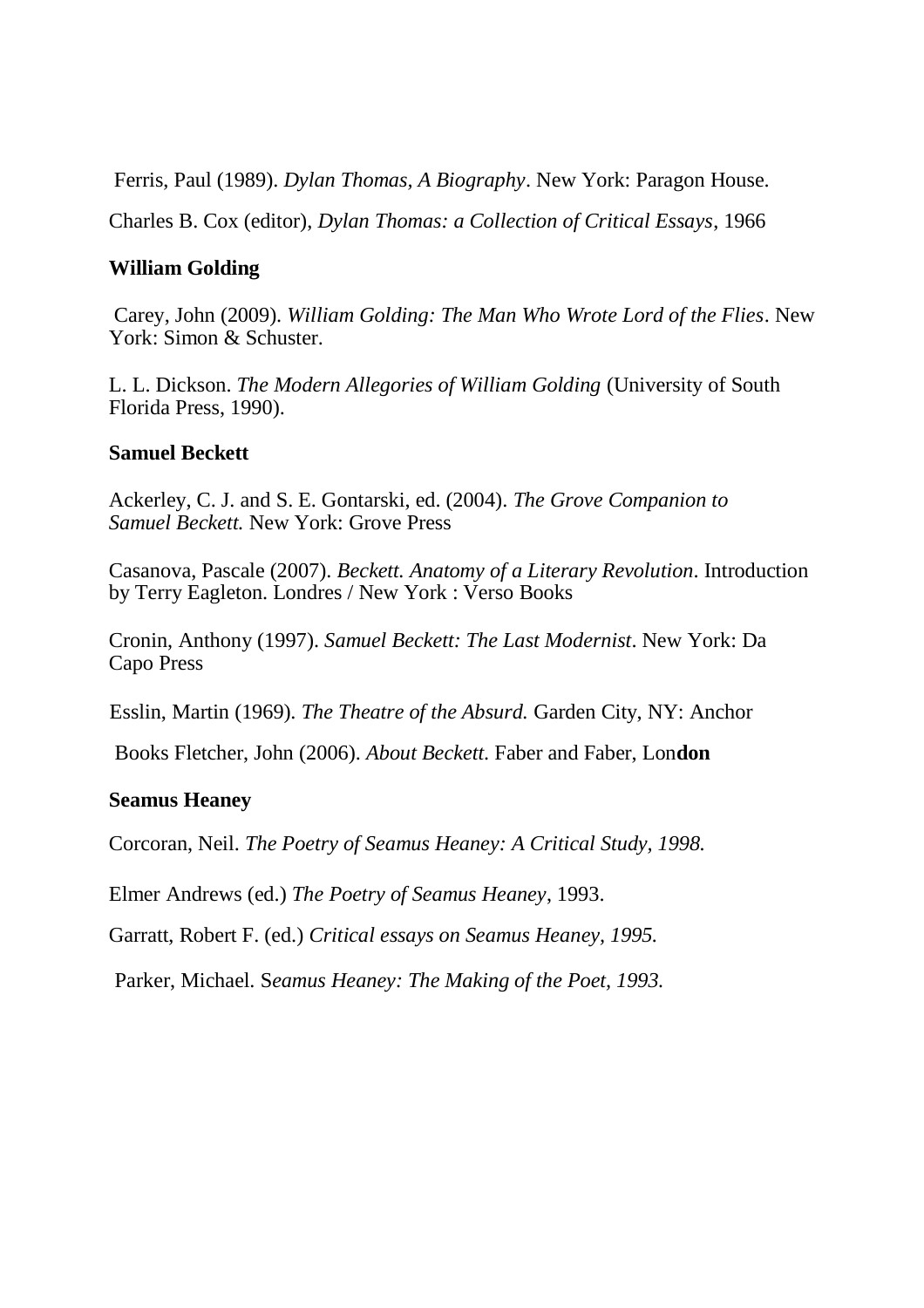# **Paper – 1.3: Contemporary Studies in English Language**

### **(I) Objectives**

1. To introduce students to the basic tools essential for systematic study of language

2. To acquaint students with the basic concepts and issues in linguistics

3. To introduce them to various sub-disciplines of linguistics

4. To initiate them into theoretical perspectives and enable them to apply the acquired linguistic skills in real life situations

**(II)Allotment of Credits:** One credit is equal to 15 clock hours and every semester is allotted four credits (60 clock hours). The allotment is as below:

## **SEMESTER-I**

## **Unit I:**

**Contemporary Theories/Views of Language: 15 clock** 

**hours Unit II: Phonology**: **15 clock hours**

**Unit III: Morphology: 15 clock hours**

**Unit IV: Syntax: A Descriptive View: 15 clock hours**

### **(III) Course Content**

### **Semester-I**

Teachers are expected to discuss background to linguistic theories, linguists and models in the beginning of their course teaching. There will be a separate question on linguistic background.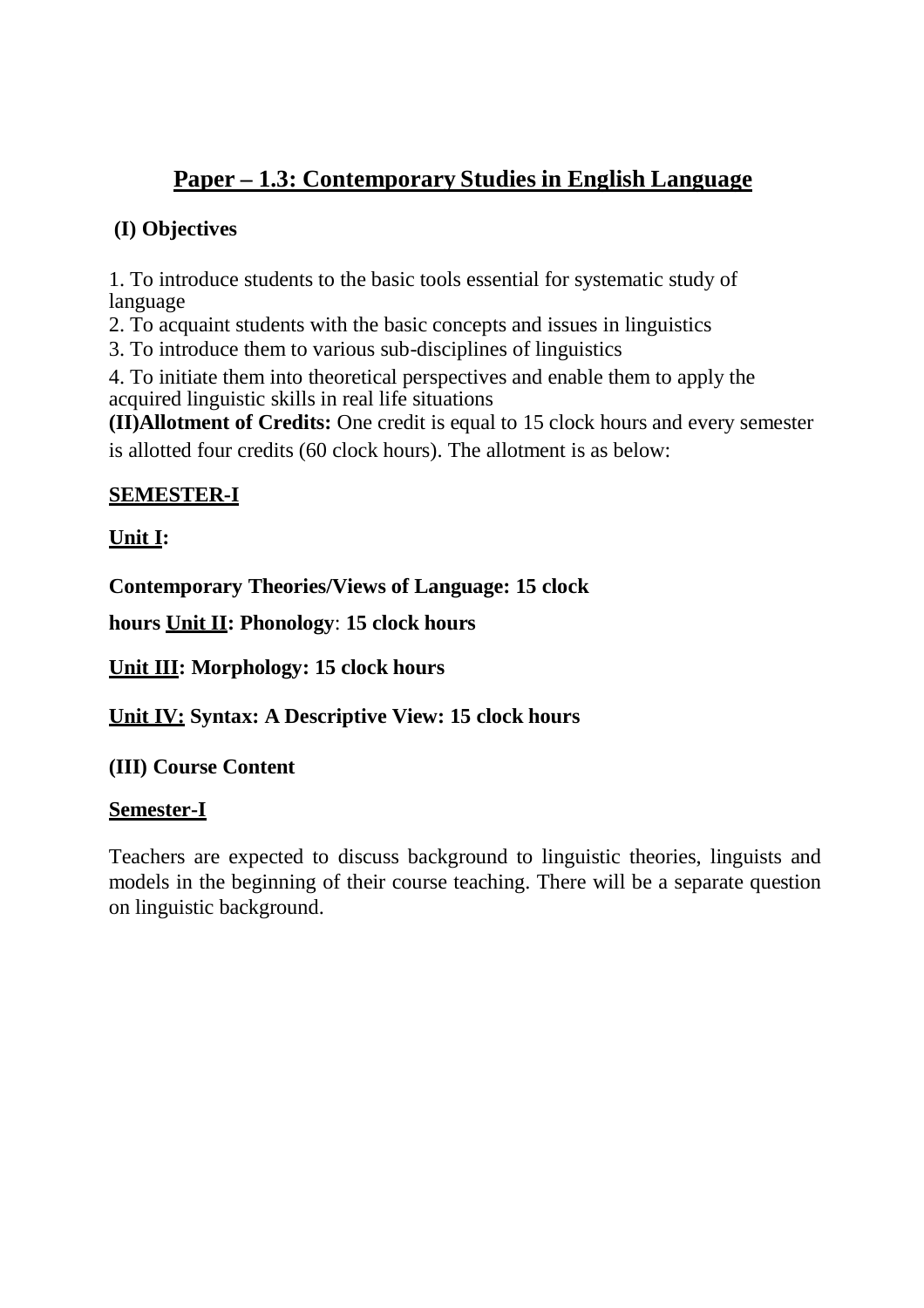### **Unit 1: Cotemporary Theories/Views of Langauge**

### **i) Saussure's Theory of Structuralism:**

- a) Synchronic and Diachronic Studies
- b) Langue and Parole
- c) Syntagmatic and Paradigmatic Relations

## **ii) Chomsky's Theory of Generative Grammar:**

- a) Competence and Performance
- b) The Concept of Universal Grammar

## **iii) Michael Halliday's Concept of Systemic Grammar**

## **iv) Dell Hymes' Concept of Communicative Competence**

### **Unit 2: Phonology**

- **i)** Phonemes of English: Description and Classification
- **ii)** Syllable : Structure and Types, Syllabic Consonants
- **iii)** Word Stress, Degrees of Stress, Stress Shift, Grammatical Stress
- **iv)** Sentence Stress: Use of Weak and Strong Forms, Tone Groups, The Concept of Nucleus (types- end-placed and contrastive), Tonic Accents, Pre-tonic Accent, Post-tonic Accent
- **v)** Intonation Patterns/Uses of Tones, Grammatical and Attitudinal Function of Intonation

### **Unit 3: Morphology**

- **i)** Structure of words, Concepts of Morpheme and Allomorph
- **ii)** Types of Morpheme (free, bound, prefixes, suffixes: class changing, class-maintaining, inflectional, derivational)
- **iii)** Morphophonemic Changes, Phonological and Morphological Conditioning
- **iv)** Problems of Morphological Analysis

### **Unit 4: Syntax: A Descriptive View**

- **i)** Elements of Grammar
- **ii)** Verbs and Verb Phrase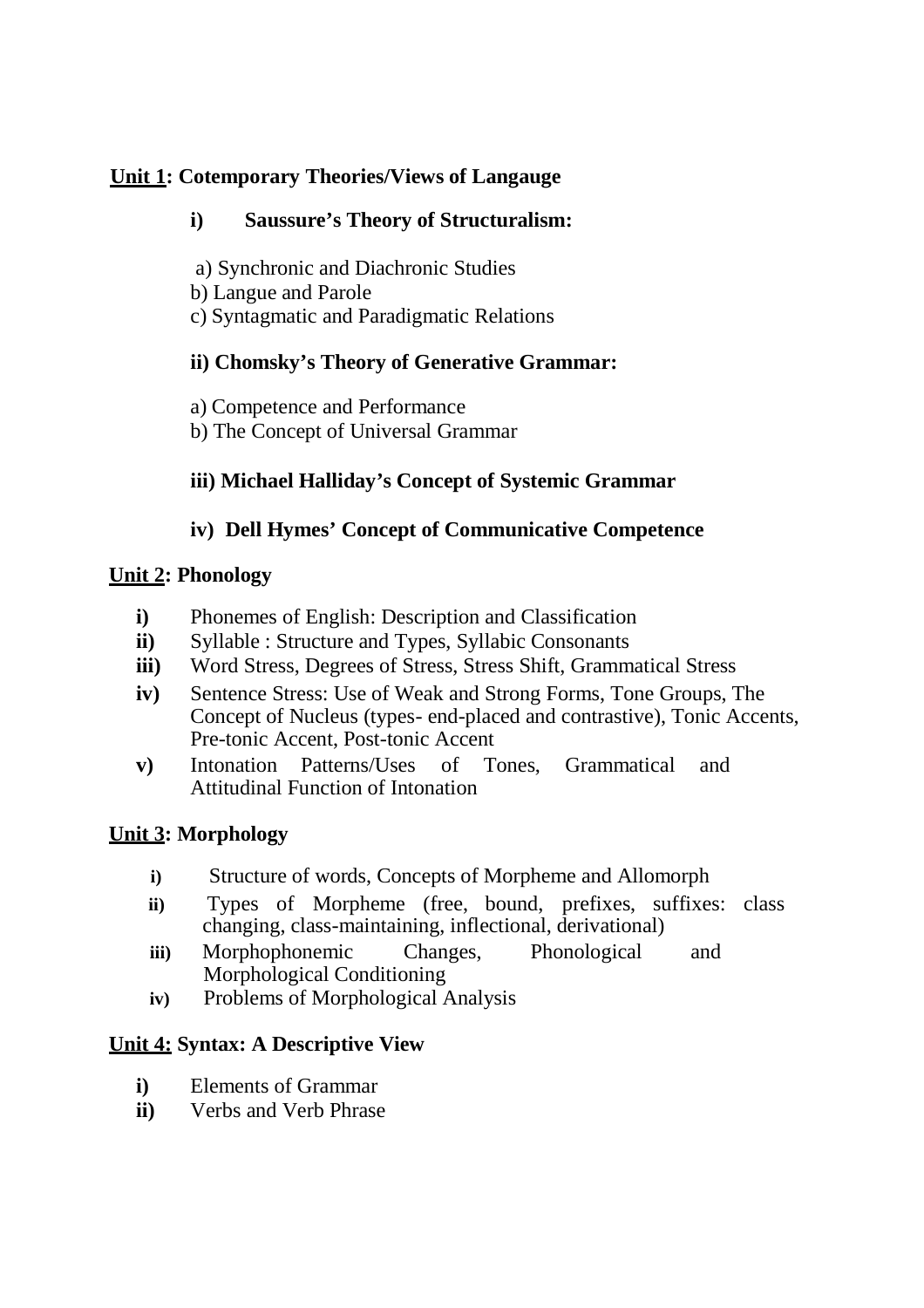- **iii)** Nouns, Pronouns and basic Noun Phrase
- **iv)** The Simple Sentence

## **Paper – 2.3: Contemporary Studies in English Language**

#### **SEMESTER-II**

**Unit I: Sociolinguistics: 15 clock hours**

**Unit II: Syntax: Theoretical Perspectives: 15 clock hours**

**Unit III: Semantics: 15 clock hours**

#### **Unit IV: Speech Act Theory and Discourse Analysis: 15 clock hours**

#### **Unit 1: Sociolinguistcs**

- i) Language Variation: Regional Dialects, Social Dialects/ Sociolects, Idiolects, Formal and Informal Styles, Registers, Standard and Non-Standard Varieties, Slang, Jargon
- ii) Language Contact:
	- a) Code Switching and Code Mixing
	- b) Pidgins and Creoles c) Borrowing

### **Unit 2: Syntax: Theoretical Perspectives**

- i) Structuralist View of Grammar and IC Analysis
- ii) Transformational Generative Grammar: The Concepts of Kernel and Non- Kernel Sentences (i.e. Deep and Surface Structure

### **Unit 3: Semantics**

- **i)** Nature of Semantics
- **ii)** Seven Types of Meaning
- **iii)** Lexical Semantics:
	- a) Synonym, Antonym
	- b) Homonymy, Polysemy
	- c) Hyponymy, Super ordinate Terms
	- d) Metonymy, the Concept of Prototype

### **Unit 4: Speech Act Theory and Discourse Analysis**

i) J. L. Austin's Speech Act theory: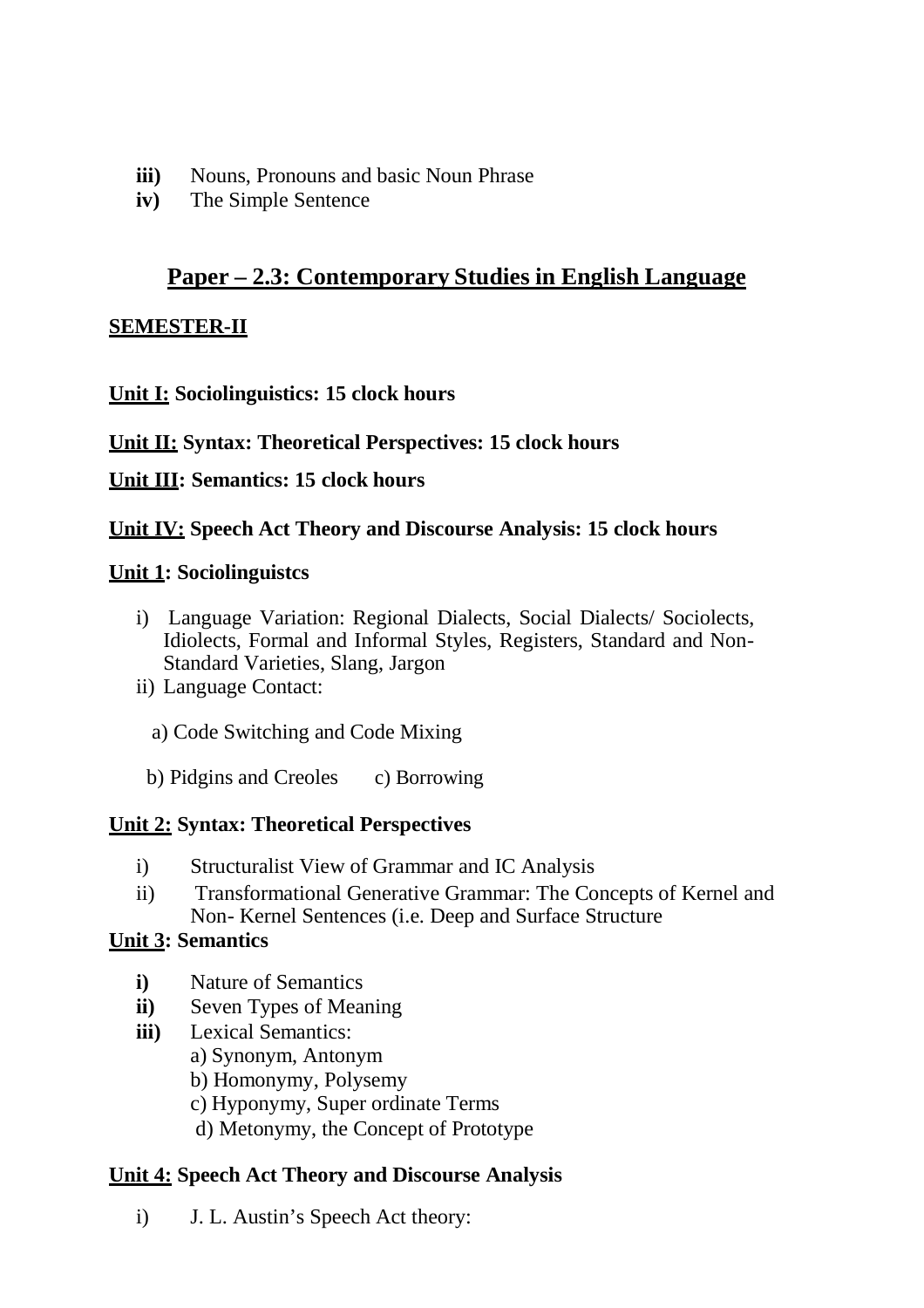a) Constative and Performative Utterances

b) Felicity Conditions

c) Locutionary, Illocutionary and Perlocutionary Acts

ii) J. R. Searle's Typology of Speech Acts:

- a) Assertives b) Declaratives
- c) Expressives d) Directives
- e) Commissives
- iii) Direct and Indirect Speech Acts
- iv) The Concepts of Entailment, Presupposition and Implicatures v) The Concept of Discourse:
	- a) Cohesion and Coherence
	- b) Turn Taking and Adjacency Pairs

### **(IV) Suggestions for Teachers**

It is obvious from the course contents that the new unit of contemporary theories is introduced with the intention to provide knowledge of different theories of language. It is also an attempt to make students acknowledge the contemporary trend to interrogate all cultural and social phenomena in terms of language. Other units reveal the technical aspects and usage of language. Teachers are expected to explain the difference between the traditional and modern theories of language so that students realize the significance and radicality of contemporary language theories. New methods of ICT can be of great help and practical assignments can prove useful in teaching the units.

## **(V)Referenc**

**es:**

Akmajian, et al. (1995), *Linguistics: An Introduction to Language and Communication*, Prentice Hall of India: New Delhi.

Anderson, W. L. and Stageberg, N. C. (1975), *Introductory Readings on Language*, Holt, Rinehart & Wilson (4th edn.): New York

Balasubramaniam, T. (1981), *A Text book of English Phonetics for Indian Students* (Macmillan)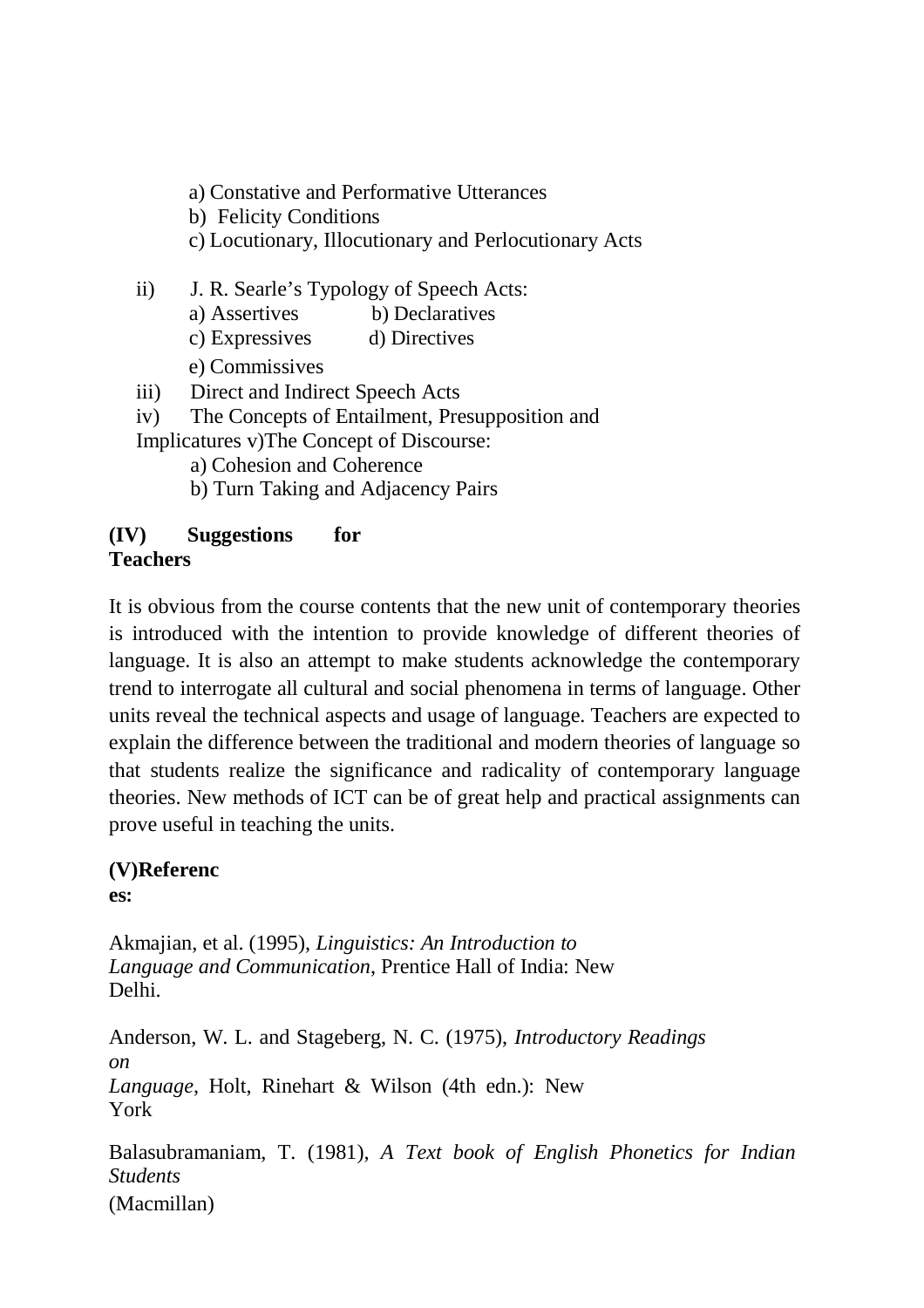Bansal, R. K. and J. B. Harrison (1972), *Spoken English for India,* New Delhi : Orient Longman

Brown, G. and Levinson, S. C. (1987), *Politeness: Some Universals in Language*

*Usage*, Cambridge: CUP

Chomsky (1965), Aspects of the Theory of Syntax, Cambridge, Mass: MIT

Press. Cook, Guy (2003), *Applied Linguistics,* Oxford : OUP.

Cook, Guy (1989), *Discourse*, Oxford : OUP.

Crystal, David (1980 rpt. 2008), *A Dictionary of Linguistics and Phonetics*, Cambridge: Blackwell.

Crystal, David (1987), *The Cambridge Encyclopaedia of Language*, Cambridge: CUP.

Crystal, David (1969), *The Cambridge Encyclopaedia of English Language*, Cambridge: CUP

Gimson, A. C. (1996), *An Introduction to The Pronunciation of English*, Revised edition.

Hudson, R. A. (2003), *Sociolinguistics*, Cambridge: CUP.

Koach, P. (1983), *English Phonetics and Phonology* (CUP)

Krishnaswamy, Verma and Nagarajan (1992), *Modern Applied Linguistics* (Macmillan)

Leech, G. N. (1983), *Principles of Pragmatics*, London: Longman.

Levinson, S. C. (1983), *Pragmatics*, Cambridge: CUP.

Kennedy, Graeme (2011), *Structure and Meaning in English* (New Delhi: Pearson).

Lyons, J. (1981), *Language, Meaning and Context*, Cambridge: CUP.

Lyons, J. (1981), *Language and Linguistics*, Cambridge: CUP.

Lyons, J. (1977), *Semantics*, Vols. 1 & 2, Cambridge: CUP.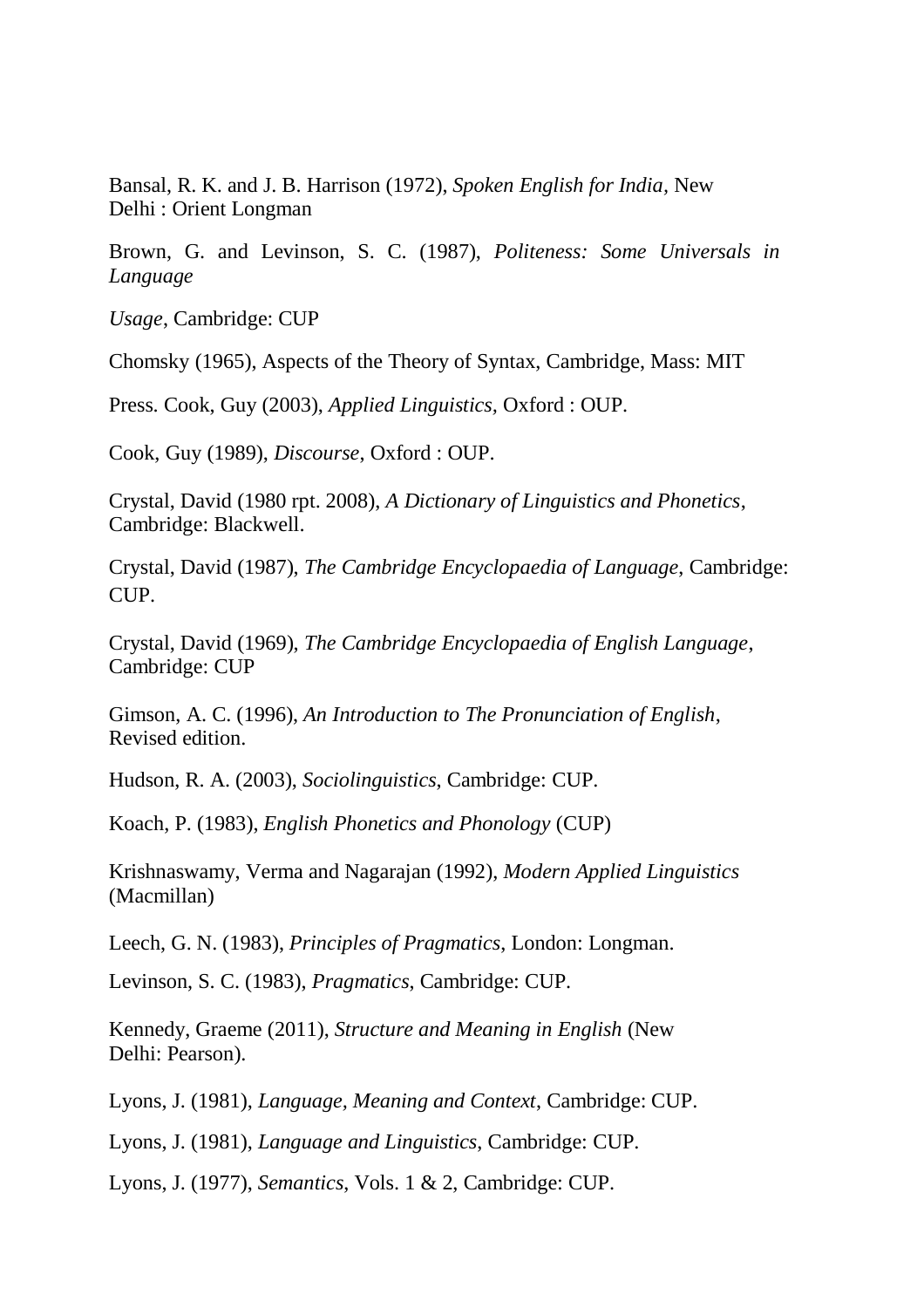Mohan Krishna and Banerjee Meera, *Developing Communication Skills*, Madras: Macmillan, 1990.

O'Connor, J. D. (1980, rpt. 1992), *Better English Pronunciation* (New Edition), New Delhi :Universal Book Stall,

Palmer, Frank (1982), *Semantics*, Cambridge : CUP Prasad, Tarni (2008), *A Course in Linguistics*, New Delhi : Prentice Hall of India

Quirk, R, S. Greenbaum (1973), *A University Grammar of English*, London: Longman.

Radford, Atkinson and Others (1999*), Linguistics: An Introduction* (CUP)

Saeed, John (1997), *Semantics,* Oxford: Blackwell.

Saussure, Ferdinand De (1974), *Course in General Linguistics* (with introduction by Jonathan Culler), Fontana: Collins.

Sethi and Dhamija (1989), A *Course in Phonetics and Spoken English* (Prentice Hall of India)

Syal, Pushpinder and D.V. Jindal (2001), *An Introduction to Linguistics : Language Grammar and Semantics,* (Prentice Hall of India)

Thakur, Damodar, (1998), *Linguistics Simplified : Syntax.* Bharati Bhawan : Patna

Trask, R. L. (2003), *Language : The Basics.* (Routledge)

Verma and Krishnaswamy (1989), *Modern Linguistics: An Introduction* (OUP)

Verschueren, Jeff (1999), *Understanding Pragmatics* (London: Edward Arnold)

Yule, George (1996), *Pragmatics*, Oxford : OUP.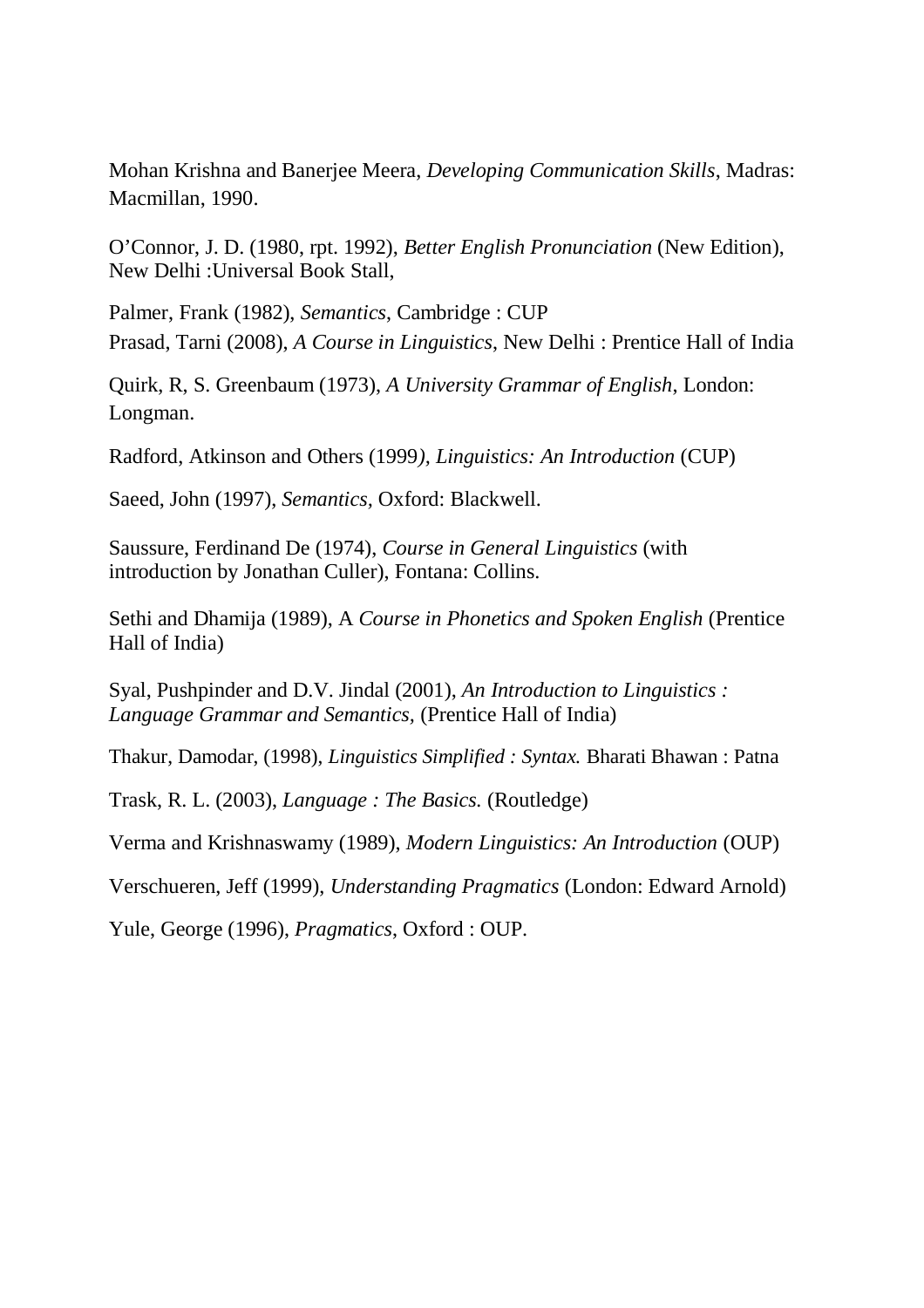# **Paper – 1.4: Literary Criticism and Theory**

### **(I)Objectives:**

1) To introduce students to the nature, function and relevance of literary criticism and theory

2) To introduce them to various important critical approaches and their tenets

3) To encourage them to deal with highly intellectual and radical content and thereby develop their logical thinking and analytical ability

4) To develop sensibility and competence in them for practical application of critical approach to literary texts

**(II) Allotment of Credits:** One credit (which is equal to 15 clock hours) per unit for both the semesters. This also includes the completion of the background survey and tenets of critical approaches. The allotment s as below;

### **SEMESTER-I**

**Background survey and tenets of critical approaches:** 4 clock hours

**Unit I: Classical Criticism- 14 clock hours** (7 clock hours to each essay)

**Unit II: Neoclassical Criticism-14 clock hours (7 clock hours to each essay)** 

**Unit III: Romanticism and Victorian Criticism-14 clock hours (**7 clock hours to each essay)

**Unit IV: Modernism and New Criticism- 14 clock hours** (7 clock hours to each essay)

**(III) Course Content**

## **Semester- I**

Teachers are expected to discuss background to critical approaches, tenets, important theorists and critics in the beginning of their course teaching. There will be a separate question on this background.

## **Unit I: Classical Criticism**

i) Aristotle: *Poetics (Chapter 1 to 10)*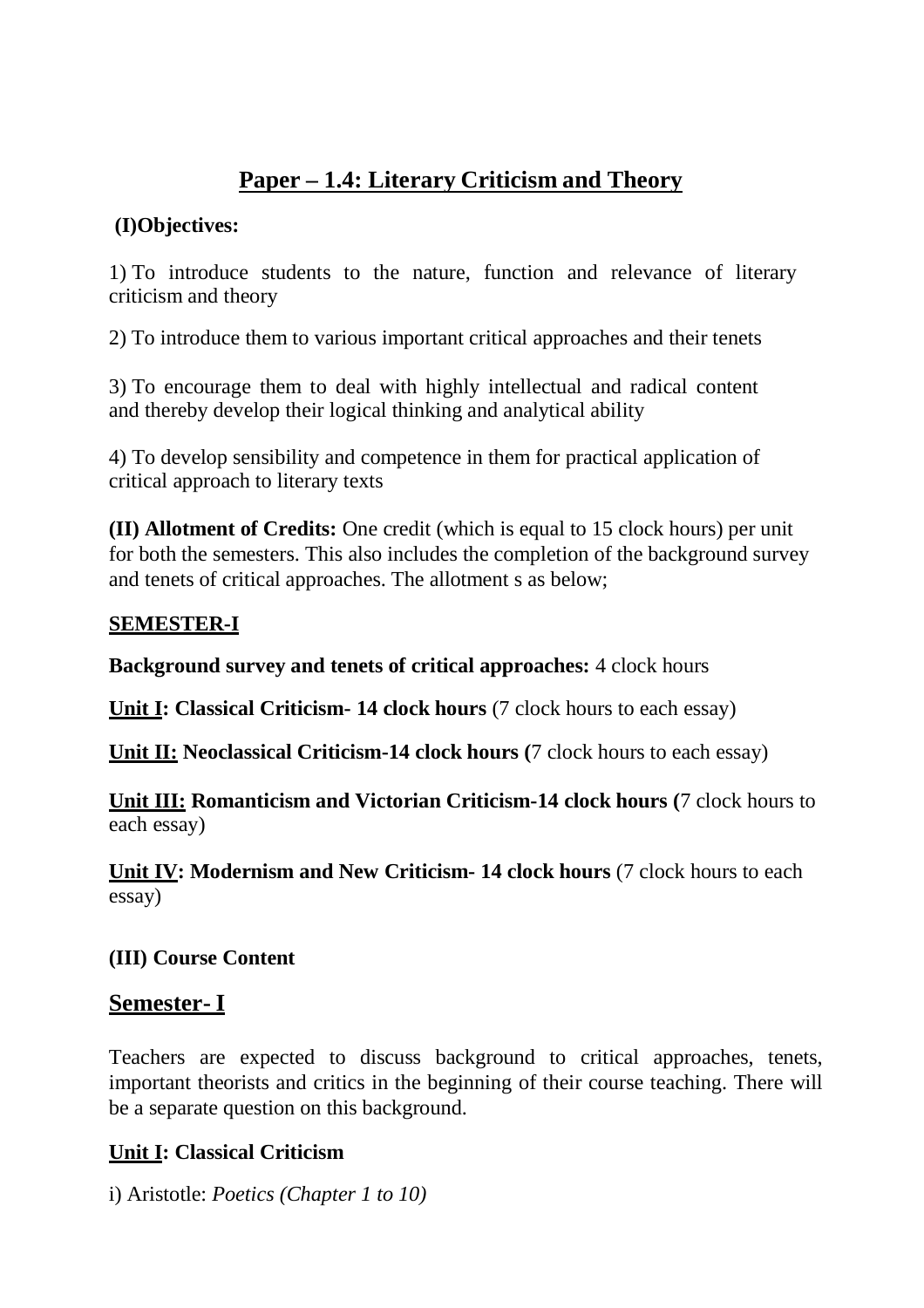ii) Longinus: *On the Sublime (Chapter 2 to 8)*

## **Unit II: Neoclassical Criticism**

- i) Pierre Corneille: Of the Three Unities of Action, Time and Place
- ii) Samuel Johnson: The Rambler, No.4 *[On Fiction]*

### **Unit III: Romanticism and Victorian Criticism**

- i) William Wordsworth: *Preface to Lyrical Ballads*
- ii) Matthew Arnold: The Study of Poetry

### **Unit IV: Modernism and New Criticism**

i) T. S. Eliot: Tradition and the Individual

Talent ii) John Crowe Ransom: Criticism,

Inc.

# **Paper – 2.4: Literary Criticism and Theory**

### **SEMESTER-II**

**Background survey and tenets of critical approaches:** 6 clock hours

**Unit I: Structuralism and Poststructuralism-12 clock hours (**6 clock hours to each essay)

**Unit II: Psychoanalysis and Reader Response Criticism-12 clock hours (**6 clock hours to each essay)

**Unit III: Marxist Criticism, Cultural Studies and Digital Humanities- 18 clock hours (**6 clock hours to each essay)

**Unit IV: Feminist Criticism and Postcolonialism-12 clock hours (**6 clock hours to each essay)

### **Unit I: Structuralism and Poststructuralism**

- i) Tzvetan Todorov: Structural Analysis of Narrative
- ii) J. Hillis Miller: Derrida and Literature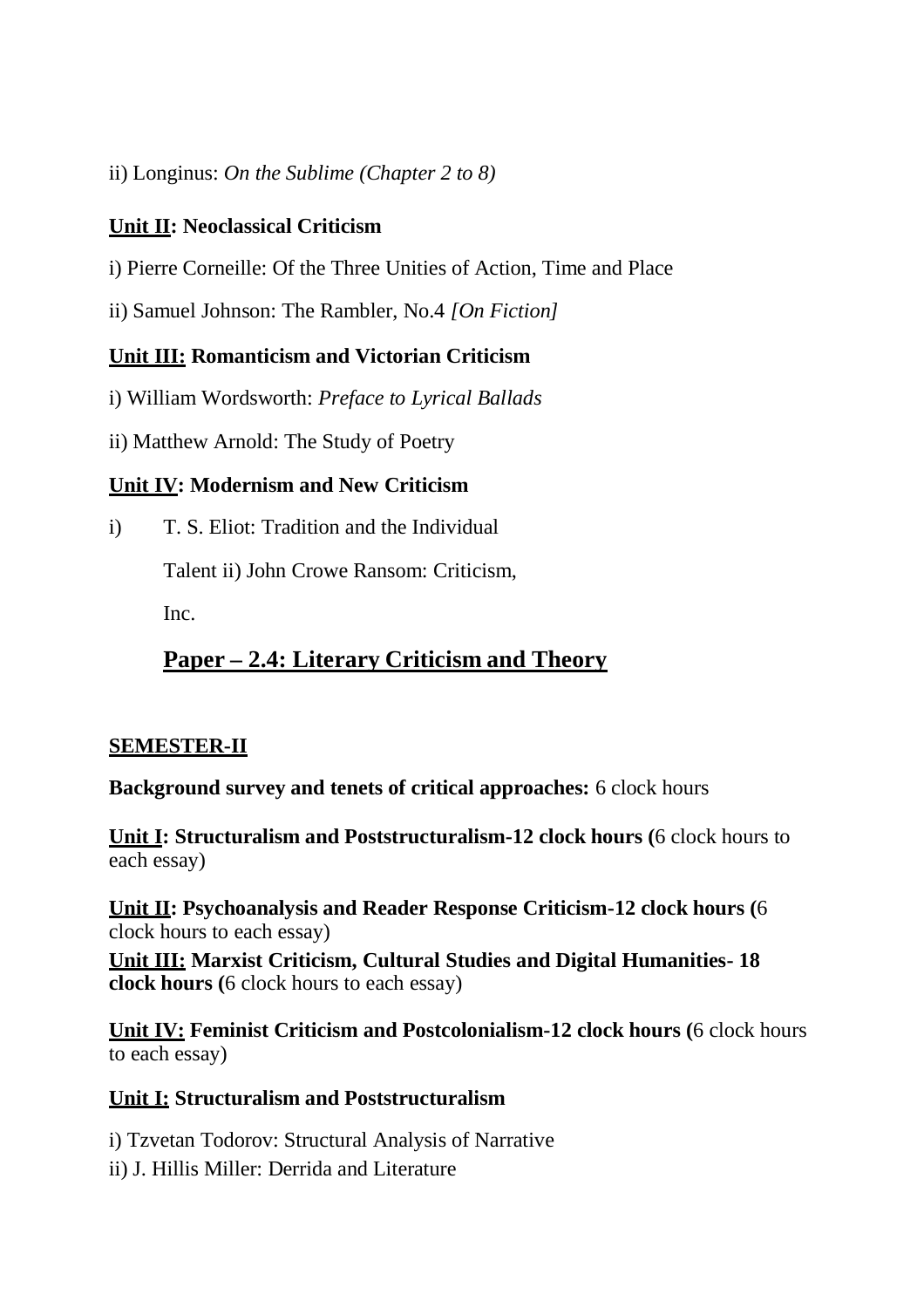### **Unit II: Psychoanalysis and Reader Response Criticism**

- i) Feirstein, Frederick: Psychoanalysis and Poetry
- ii) Wolfgang Iser: Interaction between Text and Reader

### **Unit III: Marxist Criticism, Cultural Studies and Digital Humanities**

i) Terry Eagleton: *Marxism and Literary Criticism* (Chapters 1&2)

ii) Stuart Hall: Cultural Identity and Diaspora.

iii) Stuart Moulthrop: You Say You Want a Revolution? Hypertext and the Laws of Media

#### **Unit IV: Feminist Criticism and Postcolonialism**

i) Simone de Beauvoir: Woman's Situation and Character, Chapter 6 (from *The Second Sex*)

ii) Gauri Viswanathan: The Beginnings of English Literary Study in British India

### **(IV) Suggestions for Teachers**

The course content tries to cover major critical approaches from the ancient to the poststructural period. It is therefore advisable that teachers introduce the characteristics and tenets of all major approaches along with the necessity and relevance of their emergence. The broad differences between the traditional and the modern criticism and between criticism and theory should be explained to students. The critical terms generally used as the critical short hands need to be introduced in clear and simple words possible. It is important to explain the relevance of these approaches to the present literature and language study and this can be done by applying the approaches to texts. Teachers should encourage students to take efforts to understand the approaches and apply them to texts of their choice.

### **(V)References**

Kulkarni Anand and Chaskar Ashok (2013). *Introduction to Literary Theory and Criticism.* Orient Blackswan. Leitch Vincent. B. (ed.): *The Norton Anthology of Theory and Criticism.* W.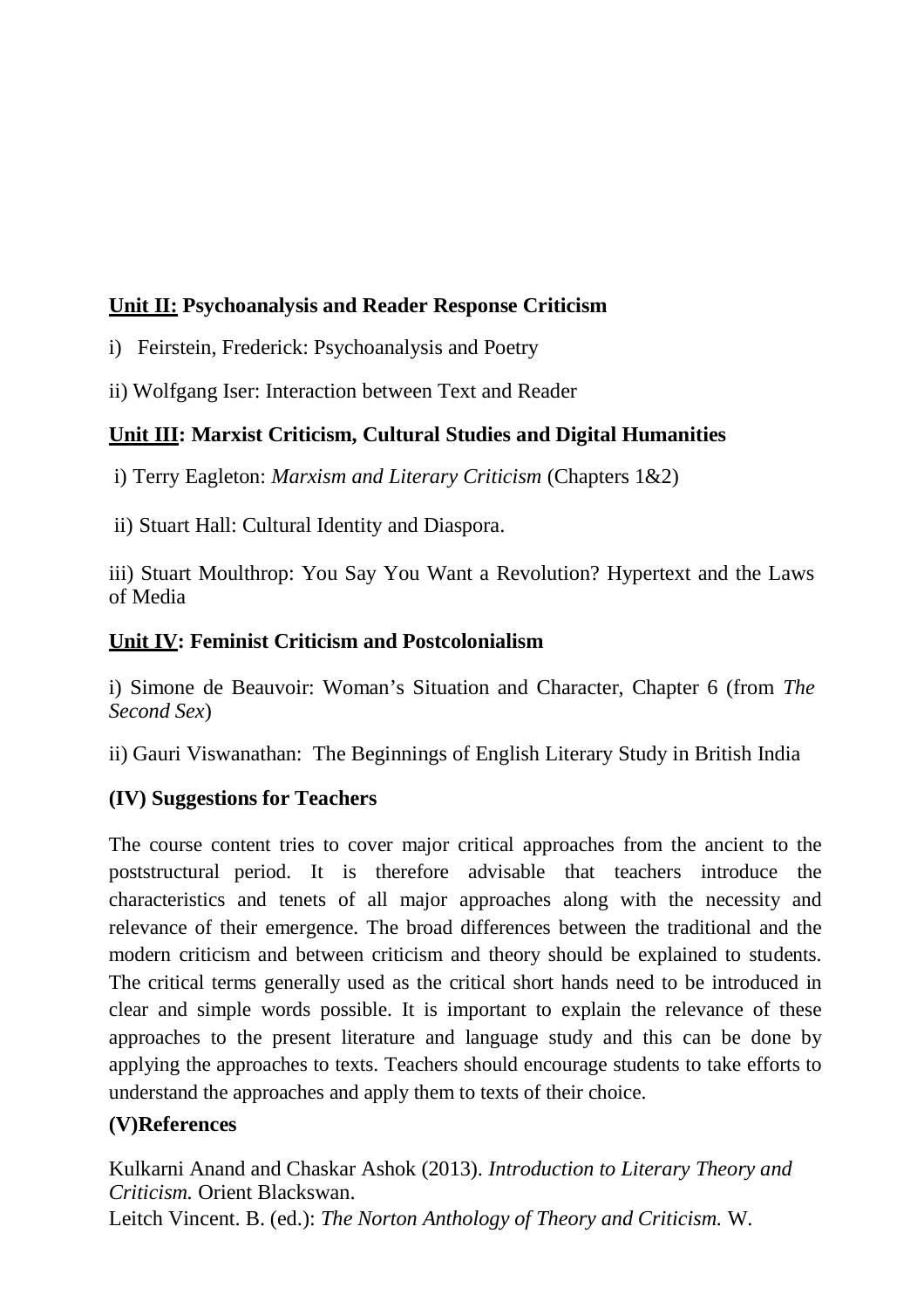W. Norton & Company, Inc. 2001.

Blamires Harry. *A History of Literary Criticism.* Macmillan. 2000 (reprinted) Murray Penelope & Dorsch T. S. (trans.) *Classical Literary Criticism.* Penguin Books, 20004 edition.

Mure William: Critical History: Language and Literature of the Ancient Greece. London: Longman.1850.

Bennett Andrew and Royle Nicholas. *Introduction to Literature, Criticism and Theory.* Pearson-Longman. IIIrd edition, 2004.

Castle Gregory*. The Blackwell Guide to Literary Theory.* Blackwell, 2007. Habib M. A. R. *A History of Literary Criticism: from Plato to the Present.*  Blackwell, 2005.

Seturaman V. S. (ed.) *Contemporary Criticism: An Anthology.* Macmillan, 2011 edition.

Wellek, Rene and Austin Warren. *Theory of Literature.*3d ed. New York: Harcourt, 1962.

Hall, Vernon. Literary Criticism: *Plato through Johnson.* New York: Appleton-Century-·Crofts,

1970.

Adams Hazard, ed. *Critical Theory since Plato. 2*nd ed. Fort-Worth: Harcourt Brace Jovanovich, 1992.

Beckson Karl. Ed. *Great Theories in Literary Criticism.* New York: Noonday, 1963.

Davis, Robert Con, and Laurle Finke, eds. *Literary Criticism and Theory: The Greeks* to *the Present.*New York: Longman, 1989.

Bloom, Harold. ed. *The Art of The Critic: Literary Theory and Criticism from the Greek to the Present. Vol. I. Classical and Medieval. New York: Chelsea House.* 1985.

Bloom, Harold. ed. *The Art of The Critic: Literary Theory and Criticism from the Greek to the Present. Vol. II, Early Renaissance.* New York: Chelsea House, 1986 Bloom, Harold. ed. *The Art of The Critic: Literary Theory and Criticism from the Greek to the Present. Vol. 5, Early Romantics.* New York: Chelsea House, 1988 Bloom, Harold. ed. *The Art of The Critic: LiteraryTheory and Criticism from the Greek to the Present. Vol. 6, Later Romantics.* New York: Chelsea House, 1988 Burgum, Edwln R, ed. *The New Criticism.* New York: Prentice Hall, 1930.

Davll, Robert Con, and Ronald Schleifer, ed. *Contemporary Literary* C*riticism: Literary and Cultural Studies.* 4th ed: New York: Longman, 1998.

Brooker, Peter, and Peter Wlddowson, eds. *A Practical Reader* in *Contemporary Literary Theory.* New·York: Prentlce Hall/Harvester Wheatsheaf, 1996.

Newton, K. M., ed. *Twentieth-Century Literary Theory:* A *Reader.* New York: St.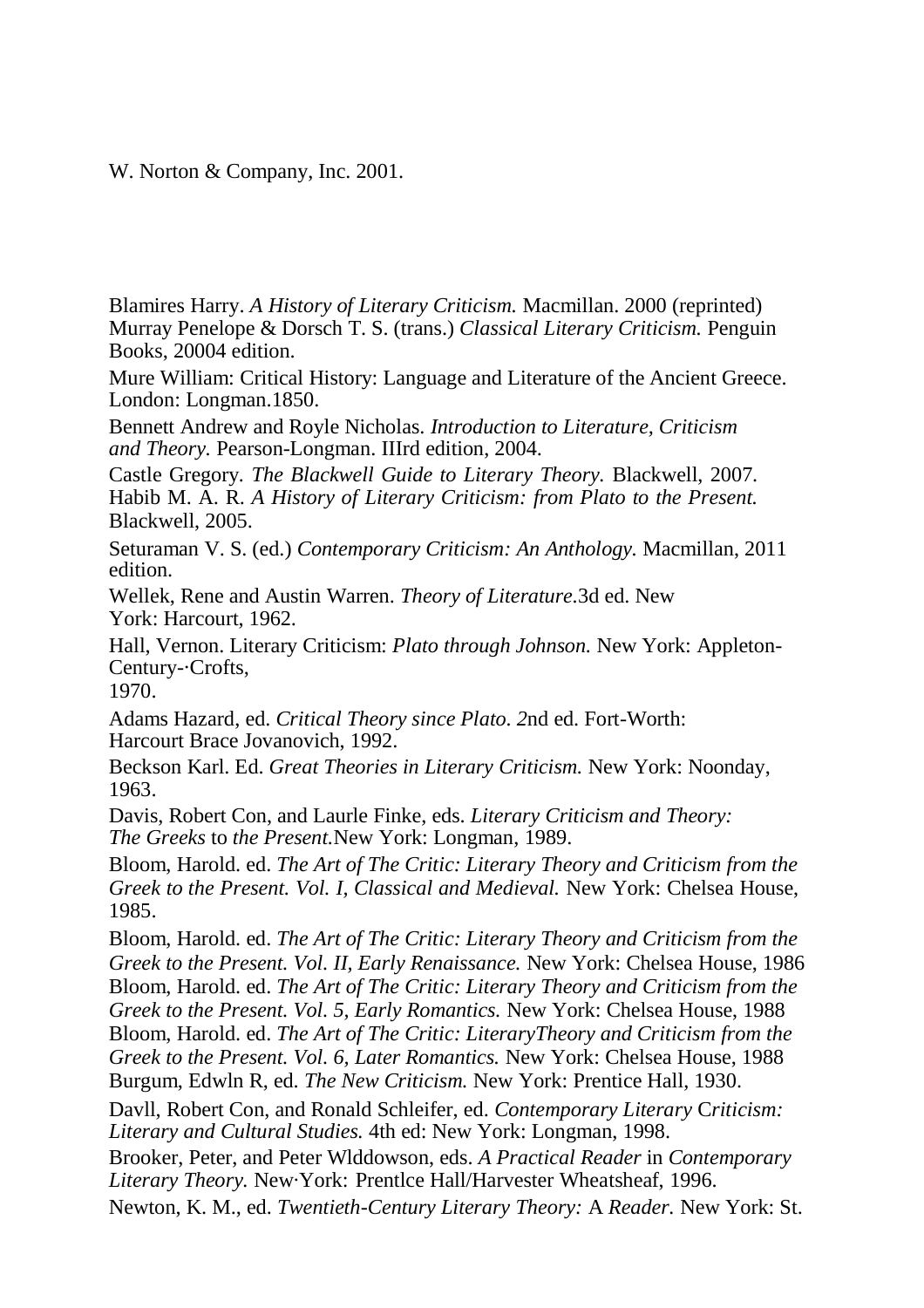Martin's, 1997.

Ashcroft, B., Griffiths, G. and Tiffin, H. (1995) *The Post-Colonial Studies Reader,* London: Routledge.

Ashcroft, B., Griffiths, G. and Tiffin H. (2002) *The Empire Writes Back: Theory and Practice in Post-colonial Literatures,* London: Routledge. 2nd Edition. Viswanathan, Gauri (1989) *Masks of Conquest: Literary Study and British Rule in India.* New York: Columbia University Press.

Plain Gill and Sellers Susan. (ed.) History of Feminist Literary Criticism. Cambridge University Press: 2007.

Belsey, Catherine. 1980. *Critical Practice*. London: Methuen.

Culler, Jonathan. 1983. *On Deconstruction: Theory and Criticism after Structuralism*. London: Methuen.

Culler, Jonathan. 1997. *Literary Theory: A Very Short Introduction*. Oxford: Oxford University Press.

Eagleton, Terry. 1996. *Literary Theory: An Introduction*. 2nd edn. Oxford: Basil Blackwell.

Jefferson, Ann and David Robey. 1986. *Modern Literary Theory: A Comparative Introduction*. 2nd edn. London: Batsford.

Lentricchia, Frank and Thomas McLaughlin, eds. 1995. *Critical Terms for Literary Study*. 2nd edn. London and Chicago: Chicago University Press.

Selden, Raman, Peter Widdowson and Peter Brooker. 1997. *A Reader's Guide to Contemporary Literary Theory*. 4th edn. Hemel Hempstead: Prentice Hall. Coyle, Martin, Peter Garside, Malcolm Kelsall and John Peck, eds. 1990.

*Encyclopedia of Literature and Criticism*. London and New York: Routledge. Cuddon, J.A., ed. 1992. *The Penguin Dictionary of Literary Terms and Literary Theory*. Harmondsworth: Penguin.

Evans, Dylan. 1996. *An Introductory Dictionary of Lacanian Psychoanalysis*. London:Routledge.

Gray, Martin. 1992. *A Dictionary of Literary Terms*. 2nd edn. Harlow, Essex and Beirut: Longman York Press.

Groden, Michael and Martin Kreiswirth, eds. 1994. *The Johns Hopkins Guide to Literary Theory and Criticism*. Baltimore: Johns Hopkins University Press. Makaryk, Irena R., ed. 1993. *Encyclopaedia of Contemporary Literary Theory: Approaches, Scholars, Terms*. Toronto: University of Toronto Press.

Sim, Stuart. 1995. *The A–Z Guide to Modern Literary and Cultural Theorists*. Hemel Hempstead: Prentice Hall/Harvester Wheatsheaf.

Wolfreys, Julian, ed. 2002. *The Edinburgh Encyclopaedia of Modern Criticism and*

*Theory*. Edinburgh: Edinburgh University Press.

Wright, Elizabeth, ed. 1992. *Feminism and Psychoanalysis: A Critical Dictionary*. Oxford and Cambridge, Mass.: Basil Blackwell.

During, Simon. *The Cultural Studies Reader.* Routledge, 1993.

Talis Raymond. *Theorrhoea and After.* London: Macmillan Press,

1999. Patai Daphne and Corral (ed.). *Theory's Empire.* Columbia, 2005.